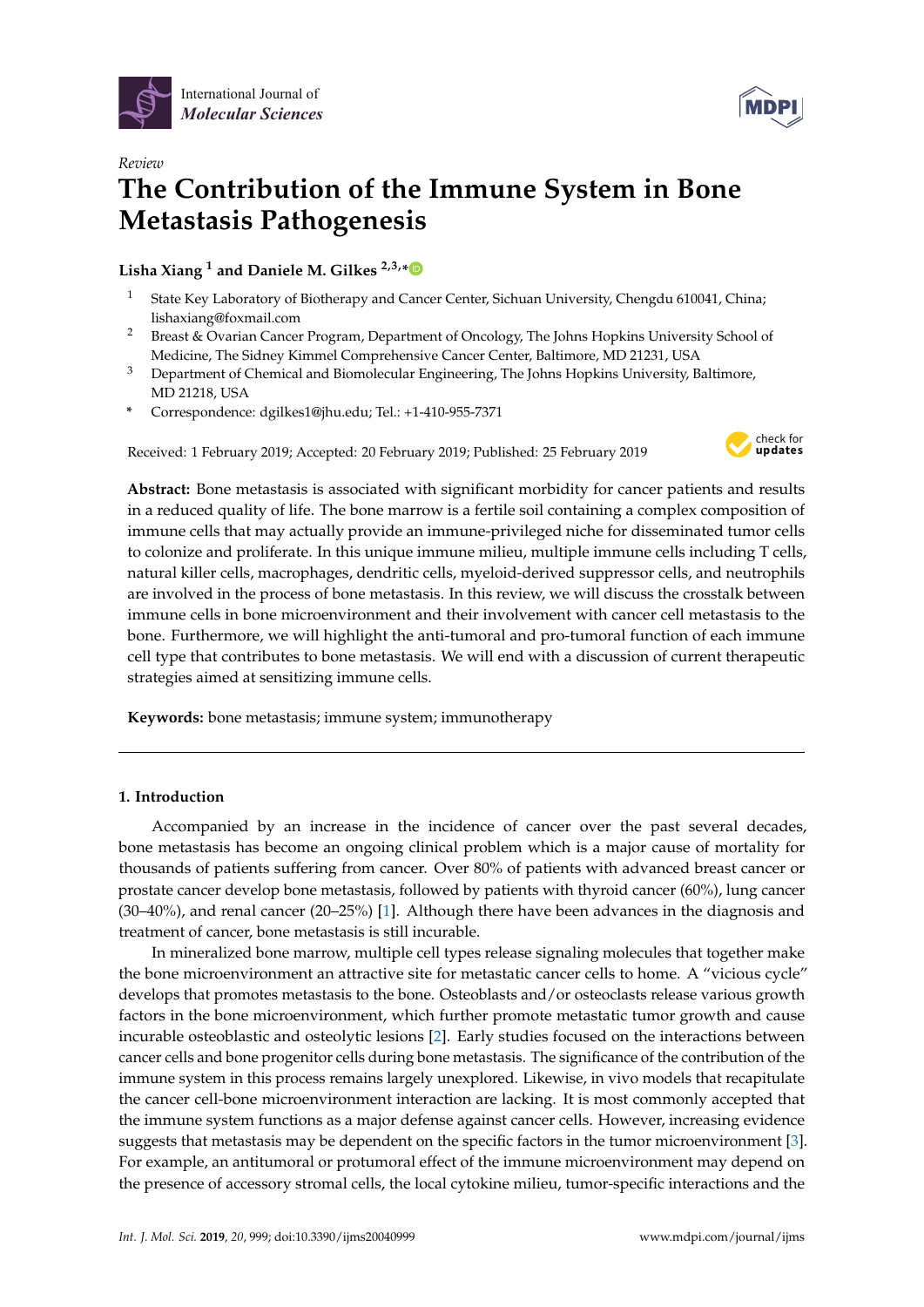specific types of immune cells present. As represented in Figure [1,](#page-1-0) for instance, cytotoxic T cells and natural killer cells indeed function as mediators of tumor clearance. Conversely, many other subtypes of immune cells including regulatory T cells (Tregs), CD4<sup>+</sup> helper T cells, suppressive dendritic cells, and myeloid-derived suppressor cells (MDSCs) traffic to the bone-tumor microenvironment and are more prone to promote tumor progression and metastasis [\[4\]](#page-11-3). Likewise, as a response to the immune-suppressive cytokines secreted by tumor cells, the M1 macrophages and N1 neutrophils are subverted to tumor-associated M2 macrophages and N2 neutrophils which are characterized as having potent tumor-promoting activity [\[5\]](#page-11-4). In the current review, the detailed functions of different immune cells and their impact on cancer cell metastasis to the bone will be discussed. Additionally, the development of current therapeutic strategies for bone metastasis will be described. metastasis will be described. traffic to the bone-tumor microenvironment and are more proposition and are more proposition and are more proposition and are more proposition and are more proposition and are more proposition and and are more proposition

<span id="page-1-0"></span>

cells release TNF-α and IFN-γ to eliminate tumor cells. Natural killer cells (NK cells) kill tumor cells through granzyme B- and perforin-mediated apoptosis. Regulatory T cells (Tregs) promote tumor through granzyme B- and perforin-mediated apoptosis. Regulatory T cells (Tregs) promote tumor cell to bone metastasis through CXCR4/CXCL12 signaling or RANK/RANKL axis. Tumor-associated cell to bone metastasis through CXCR4/CXCL12 signaling or RANK/RANKL axis. Tumor-associated macrophages (TAMs) promote tumor cell to bone metastasis through CCL2/CCR2 or CSF-1/ CSF-1R macrophages (TAMs) promote tumor cell to bone metastasis through CCL2/CCR2 or CSF-1/ CSF-1R signaling. Meanwhile, TAMs secret high levels of IL-10 and TGF-β to decrease the activation of CD4<sup>+</sup> and CD8<sup>+</sup> T cells. Dendritic cells (DCs) suppress the cytotoxic capacity of CD8<sup>+</sup> T cells via production of arginase I, nitric oxide (NO), TGF-β, interleukin-10 (IL-10) to promote tumor progression. Myeloid-derived suppressor cells (MDSCs) release chemokines including IL-6, vascular endothelial growth factor (VEGF), basic fibroblast growth factor (bFGF), and matrix metalloproteinase (MMP)-9 to promote cancer progression and bone metastasis. Tumor-associated neutrophils (TANs) are able to promote cancer progression and bone metastasis. Tumor-associated neutrophils (TANs) are able to release CXCR4, VEGF and MMP9 to promote tumor bone metastasis. Tumor cells also release factors release CXCR4, VEGF and MMP9 to promote tumor bone metastasis. Tumor cells also release factors such as RANK, E-cadherin, CXCR4, and parathyroid hormone-related protein (PTHrP) that promote such as RANK, E-cadherin, CXCR4, and parathyroid hormone-related protein (PTHrP) that promote osteolytic bone lesions. osteolytic bone lesions.**Figure 1.** The interaction of immune cells and cancer cells during bone metastasis. Cytotoxic CD8<sup>+</sup> T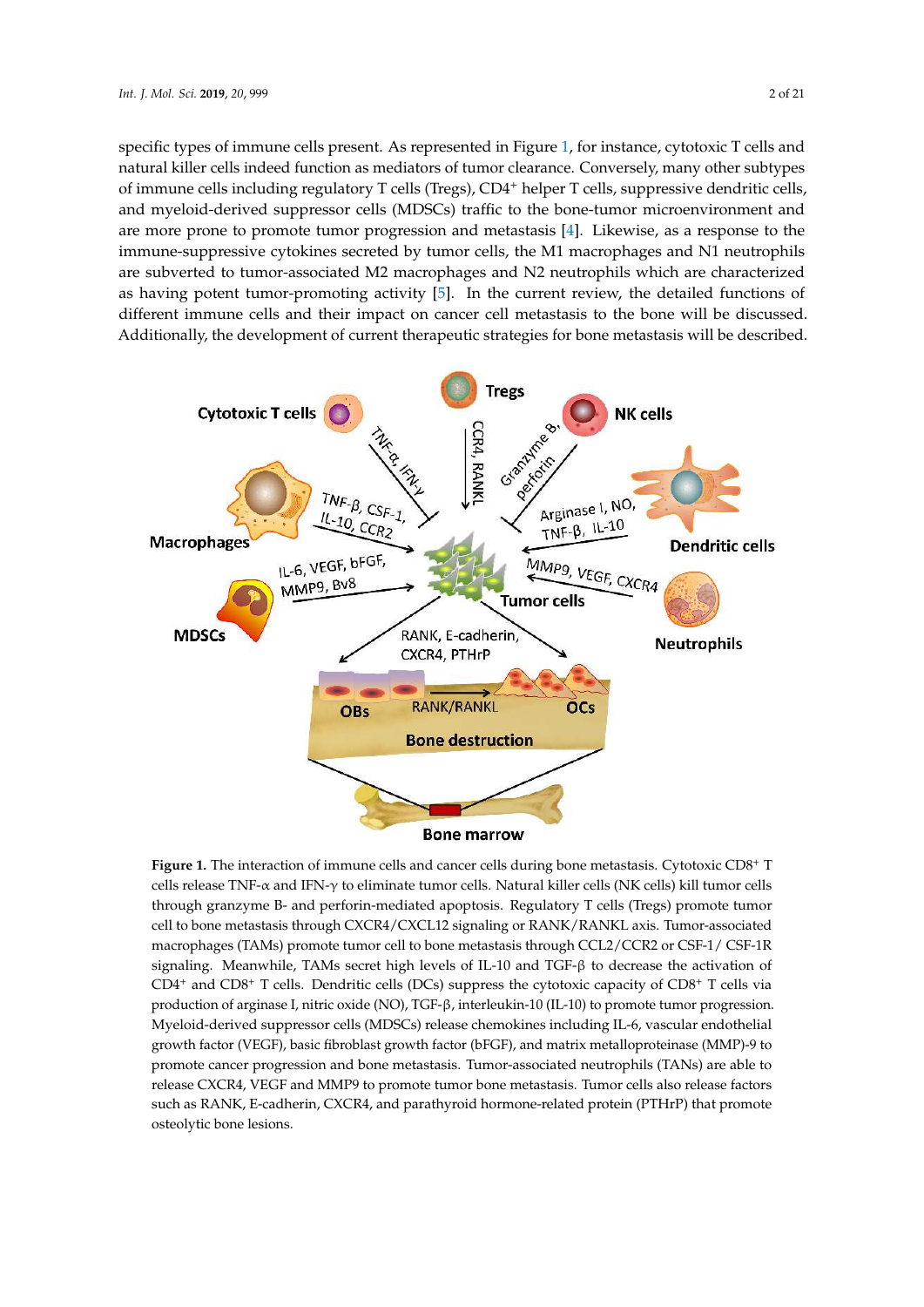## **2. Crosstalk among Cancer Cell, Immune Cells and the Bone Microenvironment**

#### *2.1. Bone Microenvironment*

In multiple types of human cancer, the bone is the third most common site for metastasis [\[6\]](#page-11-5). The bone microenvironment plays a critical role in the development of metastases. In 1889, Stephen Paget proposed the "seed and soil" hypothesis: the dissemination of cancer cells (seed) from primary sites invades the metastatic sites (soil) to form metastatic lesions [\[7,](#page-11-6)[8\]](#page-11-7). This hypothesis highlights that the bone microenvironment is fertile soil for metastasis, primarily due to: (1) high blood flow in the red marrow in bone; (2) tumor cell-stromal cell interactions; (3) multiple cells in the bone marrow that produce growth factors, angiogenic factors and bone-resorbing factors that stimulate tumor growth.

In order to understand the role of the bone microenvironment in tumor metastasis, the structure and function of bone and the cells that constitute the bone microenvironment are important to consider. As the connective tissue of the human body, bone provides structural support, protective function, and regulation of calcium levels [\[9\]](#page-11-8). Bones can be classified as long bones and flat bones, both of which contain 95% type-I collagen, 5% proteoglycans and other non-collagenous proteins [\[10\]](#page-11-9). Two major types of cells located within the bone microenvironment contribute to the metastatic bone niche: osteoblasts and osteoclasts. Osteoblasts develop from pluripotent mesenchymal stem cells in the bone marrow stroma that can transform to osteocytes which synthesize new bone matrix. Osteoblastic activity in bone metastases is primarily found in patients with prostate cancer [\[11\]](#page-11-10). In osteoblastic metastases, osteoblasts produce many factors including insulin-like growth factor 1 (IGF-1), insulin-like growth factor 2 (IGF-2), TGF-β, TNF-α and IL-1β that act as chemoattractants for cancer cells [\[12\]](#page-11-11). Meanwhile, osteoblasts interact with tumor cells to activate the Wnt signaling pathway and consequently increases bone formation which leads to osteoblastic lesions [\[13,](#page-11-12)[14\]](#page-11-13). Osteoclasts are derived from monocytes and are responsible for bone resorption in the bone marrow [\[10\]](#page-11-9). Osteolytic lesions are more common than osteoblastic-type lesions in breast cancer, lung cancer, and especially renal cell cancer (RCC) [\[15\]](#page-11-14). The formation of osteolytic lesions is mediated by osteoclasts via the release of multiple osteoclastogenic factors from tumor cells (e.g., IL-1, IL-6, IL-11, PDGF, MIP1 $\alpha$ , TNF, M-CFS, RANKL and PTHrP) [\[16,](#page-11-15)[17\]](#page-11-16). These growth factors and cytokines are capable of stimulating metastatic growth in the bone, thereby establishing the vicious cycle of subsequent tumor adhesion and proliferation as well as further bone destruction [\[18\]](#page-11-17). In addition to immune cells, the bone microenvironment also contains stromal cells such as fibroblasts, adipocytes, vascular endothelial cells, chondrocytes, and osteoblasts, as well as transient cells such as erythrocytes, immune cells, and platelets that may play a role in metastasis. [\[10](#page-11-9)[,19](#page-11-18)[,20\]](#page-12-0). The non-cellular components of the bone, such as growth factors, cell adhesion molecules, cytokines, chemokines and calcium ions are released by multiple cell types including tumor cells in the bone marrow and also contribute to making the skeleton an attractive soil for metastatic cancer cells.

## *2.2. Cancer Cells Metastasize to Bone*

For cancer cells to migrate from the primary tumor to the bone to initiate metastasis, disseminated tumor cells (DTCs) must escape from immune surveillance in order to survive in the circulation, and then extravasate into foreign tissues by attaching and adapting to the microenvironment at the metastatic site. For survival in the circulation, DTCs are covered by platelets in the bloodstream allowing them to evade the immune system and escape perforin/granzyme-mediated NK cell cytotoxicity and TNF-α-mediated cell death [\[21,](#page-12-1)[22\]](#page-12-2). DTCs can acquire resistance to apoptosis by expressing prosurvival proteins such as BCL-2, MCL-1 and survivin-C that also protect DTCs against NK cell- or cytotoxic T cell-mediated killing [\[23\]](#page-12-3). Additionally, a common immune escape strategy includes the loss of MHC class-I molecules and the expression of programmed death ligand 1 (PD-L1) on tumor cells [\[24,](#page-12-4)[25\]](#page-12-5).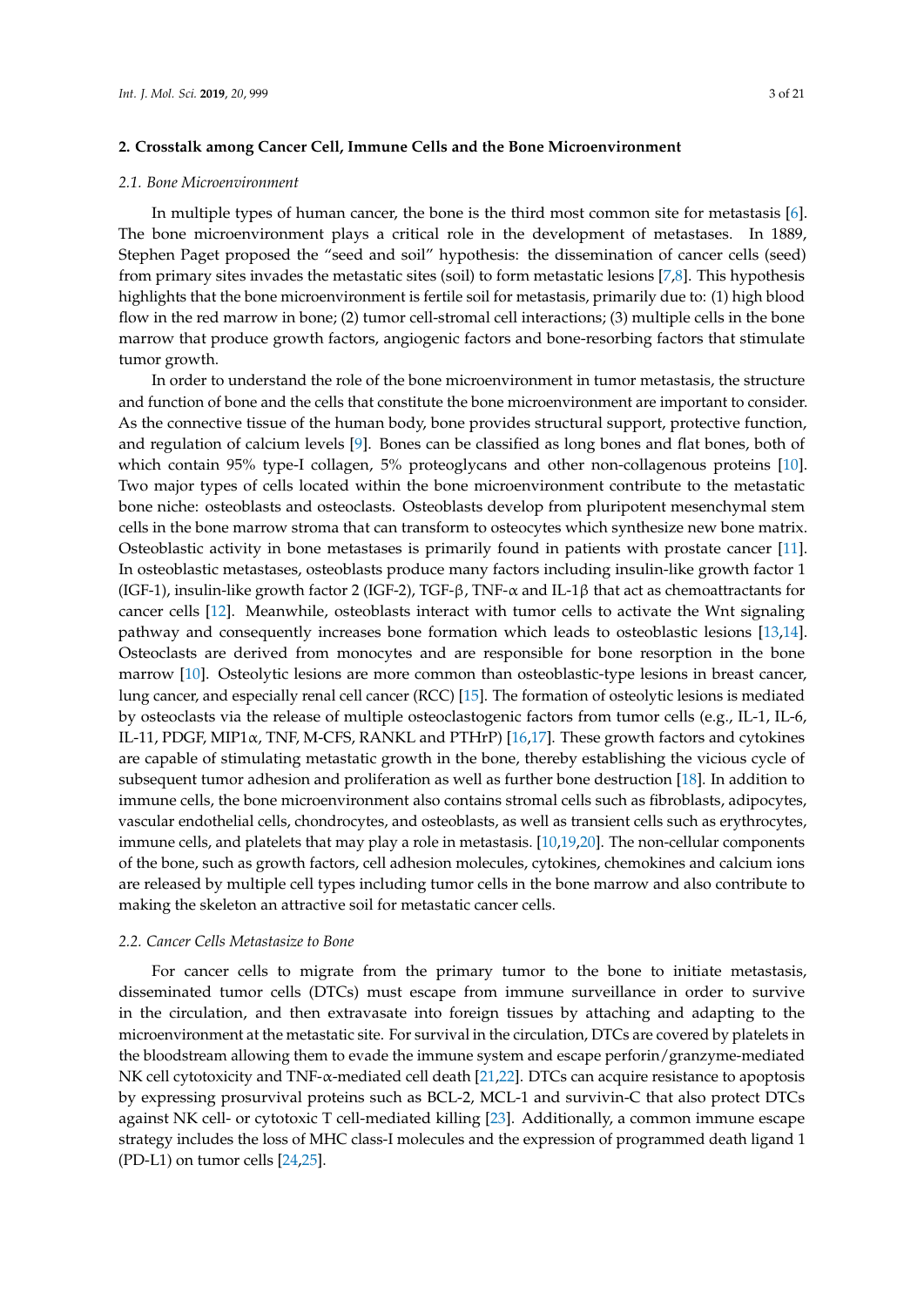DTCs are attracted to the "nutrients" from fertile bone environments that allow tumor cells to colonize. In bone marrow, DTCs bind with osteoblasts through CXCR4/CXCL12 and annexin II/annexin II receptor interactions [\[26–](#page-12-6)[28\]](#page-12-7). Furthermore, DTCs expressing E-cadherin on their surface can form adherin junctions with N-cadherin expressed on the surface of osteoblasts [\[29,](#page-12-8)[30\]](#page-12-9). In addition, DTCs expressing RANK can interact with RANKL which is secreted by osteoblasts and osteocytes in bone environments [\[31,](#page-12-10)[32\]](#page-12-11). DTCs also interact with multiple factors, such as VCAM-1, ICAM-1, vitronectin, osteopontin (OPN) and bone sialoprotein (BSP) via integrin receptors [\[19](#page-11-18)[,33–](#page-12-12)[35\]](#page-12-13). Once DTCs establish residency in the bone marrow, they can proliferate and compete with hematopoietic stem cells (HSC) for the endosteal niche, or enter a state of dormancy [\[36\]](#page-12-14). It is possible that dormant DTCs may never develop bone metastasis. Alternatively, they may exit the state of dormancy and form bone metastasis many years after initial diagnosis and treatment [\[37\]](#page-12-15). Despite the clinical significance of dormancy on tumor metastasis, the mechanisms underlying it remain poorly understood. Some evidence suggests that factors such as CXCL12, E-selectin, thrombospondin-1 (TSP1), Notch-1, bone morphogenetic protein (BMP) and TGFβ2 are involved in the regulation and maintenance of dormancy [\[38](#page-12-16)[–41\]](#page-13-0). Once cancer cells exit the latency period of dormancy, they start to re-proliferate and form macrometastases. Evidence suggests that the release of stem cell signals by osteoclasts may trigger the NF-κB pathway to cause cancer cell reactivation [\[42\]](#page-13-1). Moreover, the release of  $Ca^{2+}$  during normal bone remodeling binds with CaSR, a calcium-sensing receptor to stimulate parathyroid hormone-related protein (PTHrP), that leads to tumor cell reactivation [\[43\]](#page-13-2). TGF-β1 secreted from neovascular tips and periostin secreted from cancer stem cells (CSCs) have also been associated with tumor cell reactivation in the bone microenvironment [\[38\]](#page-12-16). Furthermore, the activation of TGF-β, BMP, IGFs and PDGF family members released from the bone matrix has also been shown to stimulate tumor cell proliferation [\[44,](#page-13-3)[45\]](#page-13-4). Once macrometastases are established, multiple factors such as M-CSF, TNF-α, IL-8 and IL-11 released from tumor cells drive osteoclasts to induce osteolytic lesions via the stimulation of RANKL [\[6,](#page-11-5)[46\]](#page-13-5).

#### *2.3. Interaction between Immune Cells and Bone Microenvironment*

Immune cells in the bone marrow are in close proximity to and associate with osteoclasts and osteoblasts in the bone microenvironment. For instance, immune cells interact with osteoclasts mainly through osteoprotegerin (OPG) /RANKL/RANK. CD4<sup>+</sup> T cells can release factors such as IL-6, IL-11, IL-15, and TNF-α to enhance osteoclastogenesis and the formation of osteolytic lesions [\[47](#page-13-6)[,48\]](#page-13-7). Activated CD4<sup>+</sup> T cells can enhance OPG-L-mediated osteoclast activity and bone destruction [\[49\]](#page-13-8). The knockdown of RANKL in tumor-specific T cells reduced bone destruction and metastasis. Conversely, there is also evidence suggesting that the production of an inflammatory factor, interferon-γ (IFN-γ), by activated CD4<sup>+</sup> T cells can inhibit the activity of osteoclasts [\[50–](#page-13-9)[52\]](#page-13-10). In addition to the activation of T-cells, T cells can also establish a feedback loop that is regulated by osteoclasts. For example, osteoclasts secrete chemokines that recruit CD8<sup>+</sup> T cells [\[53\]](#page-13-11). Taken together, this suggests that the balance between pro-tumorigenic and anti-tumorigenic effects of the immune cells in the bone microenvironment will determine the likely hood of bone metastasis.

Unlike osteoclasts, osteoblasts play a role in the regulation and the differentiation of all stages of B cell development [\[54\]](#page-13-12). Both B cells and macrophages have been shown to interact with osteoblasts. Additionally, macrophages can regulate osteoblast differentiation and mineralization both in vitro and in vivo [\[55\]](#page-13-13). The results from a recent study showed that  $CD169<sup>+</sup>$  macrophages within the bone-tumor microenvironment were essential for tumor-induced bone formation by osteoblasts [\[56\]](#page-13-14). Hence, the osteoblastic niches should be considered a therapeutic target to prevent bone metastasis in certain tumors. In general, the mutual interaction between immune cells, osteoclasts and osteoblasts in the bone marrow microenvironment complicate the study and identification of the mechanisms that drive bone metastasis.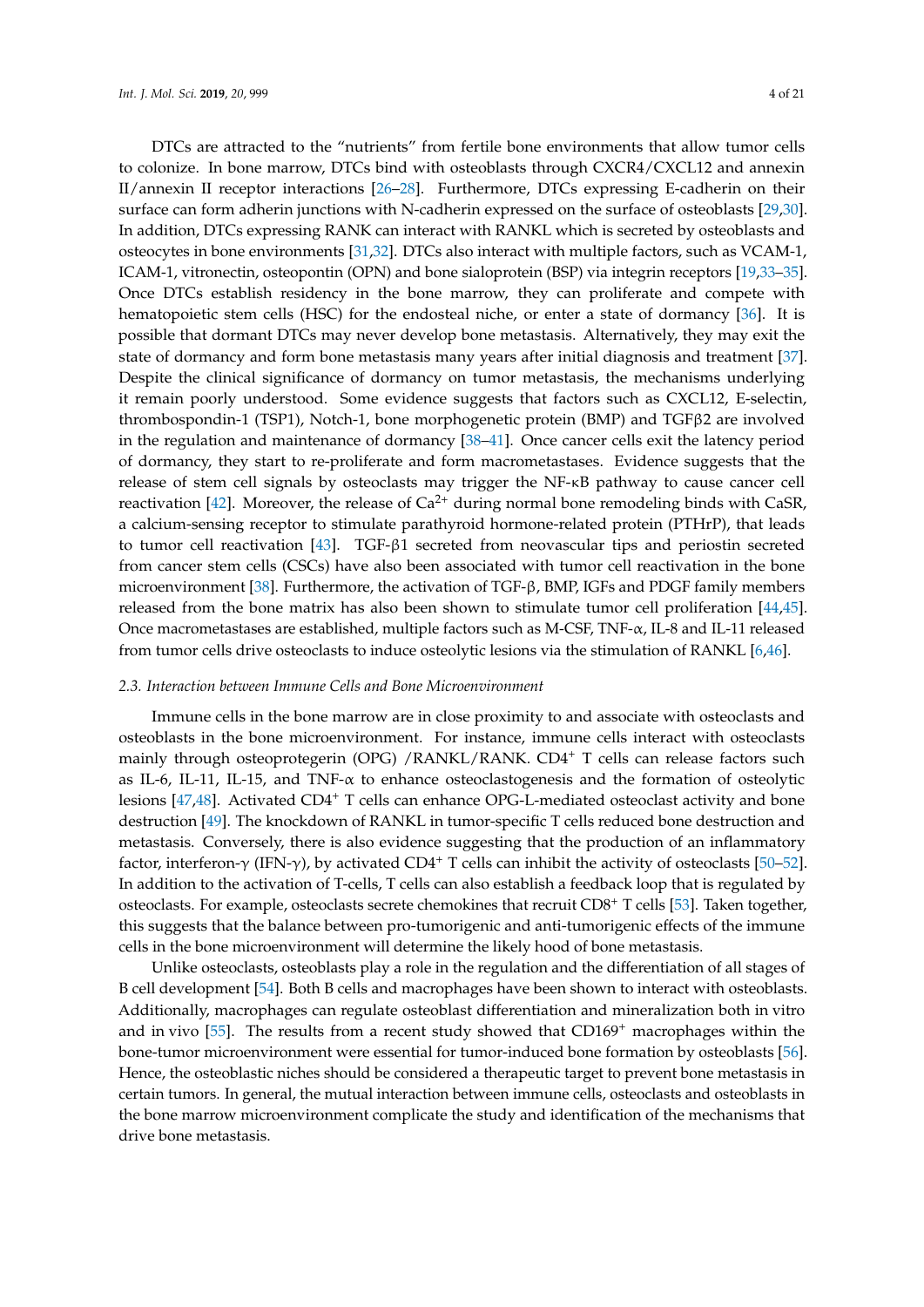## **3. The Role of Immune Cells in Bone Metastasis**

#### *3.1. T Cells*

Bone marrow is vascularized and represents a major part of the lymphocyte recirculation network, with billions of lymphocytes recirculating through it per day. The bone marrow microenvironment can provide lymphocytes with the appropriate support to develop, even in the absence of the thymus [\[57\]](#page-13-15). Approximately 8%–20% of mononuclear cells in the bone marrow are T cells or B cells with a ratio of 5:1 [\[58](#page-14-0)[,59\]](#page-14-1). Among T cells, there are about 1.5% CD4<sup>+</sup> T cells and 2.0%–2.5% CD8<sup>+</sup> T cells. About one-third of CD4<sup>+</sup> T cells are CD4<sup>+</sup>CD25<sup>+</sup> regulatory T (Treg) cells [\[60](#page-14-2)[–62\]](#page-14-3). Among T cells, the CD8<sup>+</sup> cytotoxic T cell is one of the most important immune-mediated cells for tumor destruction. In the human body, T cells cannot recognize host proteins due to the process of immune tolerance to self-antigens. However, they can recognize the tumor-antigen-MHC-I-complex in the presence of antigen presenting cells (APCs), and thereby destroy tumor cells through the perforin-granzyme B- and/or Fas-Fas ligand axis-mediated apoptosis [\[3\]](#page-11-2). Unfortunately, the T cell-mediated anti-tumor immune responses are inhibited by TGF-β released from osteoclasts [\[63\]](#page-14-4). Thus, inhibitors of TGF-β may be effective enhancers of antitumor immune responses and ultimately prevent bone metastasis.

Among CD4<sup>+</sup> T cells, Tregs are known to be potent immune suppressors that play important roles in maintaining homeostasis in the immune system. An increased number of activated Tregs have been observed in nearly all cancer patients, and dampen the immune response against cancer cells [\[64\]](#page-14-5). More importantly, the presence of Tregs in cancer patients predicts poor prognosis [\[65](#page-14-6)[,66\]](#page-14-7). Maj et al. found that bone marrow Treg cells are significantly increased in patients with prostate cancer that has metastasized to the bone [\[67\]](#page-14-8). Zou et al. demonstrated that CXCR4/CXCL12 signaling mediates Treg cell trafficking to the bone marrow [\[68\]](#page-14-9). The results from those studies suggested that bone marrow is a preferential site for migration, selective retainment and function of Treg cells [\[68](#page-14-9)[–70\]](#page-14-10). In addition to the immunosuppressive functions, FOXP3<sup>+</sup> Tregs have been demonstrated as a major source of RANKL [\[71\]](#page-14-11), the critical cytokine required for osteoclasts differentiation as well as cancer cell mobility and bone metastasis [\[72\]](#page-14-12), suggesting RANKL<sup>+</sup> Tregs may promote DTC recruitment to the bone.

 $CD4^+$  helper T cells (Th17 cells) are another important subset of  $CD4^+$  T cells that might be important in enhancing osteoclastogenesis and bone metastasis through the RANKL pathway [\[73,](#page-14-13)[74\]](#page-14-14). Evidence suggests that tumor-specific Th17 cells enhance the activation of osteoclasts and induce osteolytic bone disease by producing RANKL [\[75\]](#page-14-15). Moreover, RANKL<sup>+</sup> Th17 cell adoptive transfer into mice, orthotopically injected with 4T1 breast cancer cells, increases tumor-cell to bone colonization [\[75\]](#page-14-15). Interestingly, Th17 cells can differentiate into Treg cells during an immune response and in the presence of TGF-β1, aryl hydrocarbon receptor (AhR) activation promotes this conversion [\[76\]](#page-14-16). These results highlight the critical role and promising therapeutic potential of targeting Tregs and Th17 to prevent bone metastasis.

## *3.2. NK Cells*

Apart from the cytotoxic T cell, another important cell-type in immune-mediated tumor killing is natural killer (NK) cells which belong to the innate immune system. There are approximately 0.4%–4% NK cells in the bone marrow [\[77,](#page-14-17)[78\]](#page-15-0). Generally, NK cells do not recognize tumor-specific antigens, whereas, they recognize cancer cells directly through antigen-specific receptors such as NKG2D, CD16, DNAM1 and NCRs, which recognize ligands expressed on the surface of cancer cells [\[3\]](#page-11-2). Another way for NK cells to recognize cancer cells is through the recognition by "missing-self", which is caused by the down-regulation of MHC molecules on cancer cells causing them to evade T cell recognition. Once NK cells bind to cancer cells, apoptosis occurs through granule-mediated-exocytosis or Fas-Fas ligand interactions [\[79\]](#page-15-1). Depletion of NK cells causes uncontrolled tumor growth and metastasis [\[80,](#page-15-2)[81\]](#page-15-3). The Core2 β-1,6-*N*-acetylglucosaminyltransferase (C2GnT) plays an important role in NK cell-mediated tumor immunity. In the bone microenvironment, cancer cells expressing C2GnT disrupts the ligand-receptor-mediated (NKR/NKR-L and TRAIL/DR4) immune response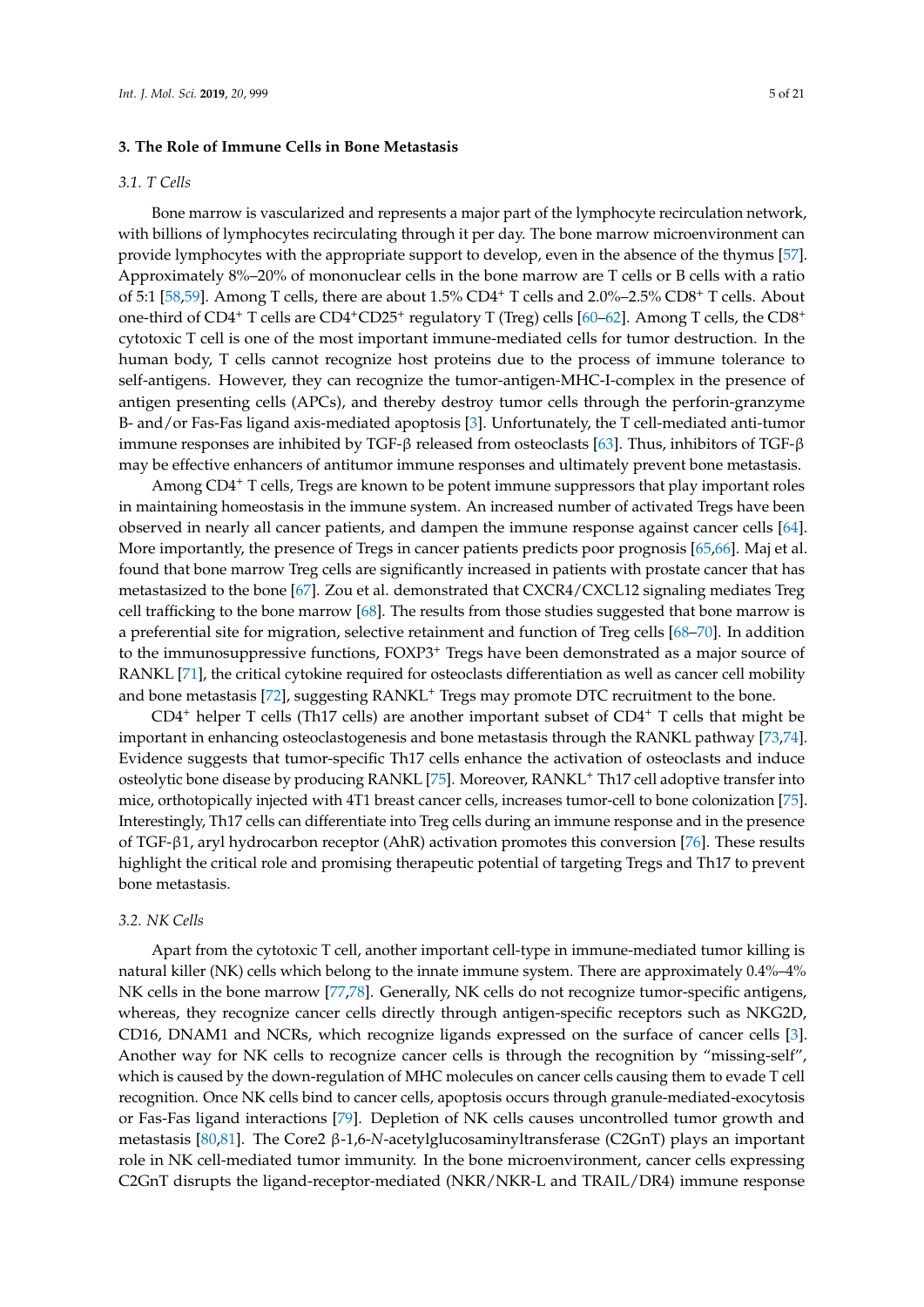blocking the apoptosis of cancer cells [\[82\]](#page-15-4). In addition to C2GnT, the E3 ubiquitin ligase Casitas B cell lymphoma-b (Cbl-b) attenuates the anti-tumor activity of NK cells by enhancing the activity of TAM tyrosine kinase receptors (Tyro3, Axl or Mer) on NK cells [\[81\]](#page-15-3). More importantly, TAM receptor inhibitors largely reduced breast cancer metastasis in animal models [\[81\]](#page-15-3). Additionally, NK cell dysfunction had been reported in esophageal squamous cell cancer, gastric cancer as well as prostate cancer [\[83\]](#page-15-5). An imbalance in the activating and inhibitory cell surface receptors on NK cells such as NKG2D and CD161, low expression of the signal transducing ζ chain, and down-regulation of cytotoxic machinery caused by immunosuppressive cytokines such as IL-10 and TGF-β may explain the mechanisms behind NK cell dysfunction frequently observed in the tumor microenvironments [\[84\]](#page-15-6). Reactive oxygen species (ROS) produced by granulocytes, macrophages and tumor cells in tumor microenvironment also play a role in NK cell dysfunction [\[85\]](#page-15-7). Thus, the improvement of NK cell survival and activation will enhance tumor-specific targeting.

## *3.3. Macrophages*

Once monocytes exit the bone marrow and peripheral blood, they can enter tissues and differentiate into macrophages. Macrophages are mononuclear myeloid lineage cells originally known for their protective role in eliminating undesired pathogens [\[86\]](#page-15-8). Under the influence of various cytokines, macrophages can polarize into two different types of populations: the proinflammatory M1 subtype and the anti-inflammatory M2 subtype macrophage. M1 macrophages are commonly regarded as tumor-suppressing immune cells that secrete proinflammatory cytokines such as IL-1, IL-6, IL-23, IFN- $\gamma$  and IL-12 which activate cytotoxic T cells and NK cells to eliminate cancer cells [\[87–](#page-15-9)[89\]](#page-15-10). Conversely, M2 macrophages are regarded as tumor-associated macrophages (TAMs). TAMs have been studied extensively in primary tumors, and have been considered as one of the most important regulators of tumor progression, angiogenesis, invasion, and metastasis [\[86,](#page-15-8)[90,](#page-15-11)[91\]](#page-15-12). Many clinical studies have demonstrated that high levels of TAMs correlate with poor prognosis in many cancer types [\[91](#page-15-12)[–93\]](#page-15-13). Distinct from M1, TAMs secret high levels of cytokines including IL-10 and TGF-β which decreases the activation of  $CD4^+$  and  $CD8^+$  T cells [\[94\]](#page-15-14). Likewise, emerging evidence including clinical data and animal experiments demonstrate that TAMs potentiate tumor metastasis [\[95](#page-15-15)[–97\]](#page-15-16), particularly bone metastasis [\[98\]](#page-16-0). Increased numbers of CD206<sup>+</sup> M2-like macrophages have been found in prostate cancer with bone metastatic lesions [\[98](#page-16-0)[,99\]](#page-16-1). Depleting macrophages via gene targeted or pharmacologic approaches inhibits tumor growth in bone in animal models [\[99\]](#page-16-1). Moreover, CD68 (phagocytic capacity marker) positive macrophages are increased in metastatic breast and prostate cancers compared to matched primary tumors [\[100](#page-16-2)[,101\]](#page-16-3). Research into the potential mechanism of the role of TAMs in promoting bone metastasis has uncovered that chemokine (C-C motif) ligand 2 (CCL2)-expressing breast tumor cells engage CCR2<sup>+</sup> stromal cells of monocytic origin, including macrophages and preosteoclasts, to facilitate colonization in lung and bone [\[102\]](#page-16-4). Additionally, CSF-1, which is a potent chemokine for regulating proliferation and differentiation of osteoclasts, monocytes and macrophages, has also been implicated in the contribution of macrophage-driven bone metastasis [\[103\]](#page-16-5). However, therapeutic targeting of CSF-1R restricts the recruitment of TAMs to primary sites in the MMTV-PyMT breast cancer model [\[104\]](#page-16-6) and reduces osteolytic bone lesions in nude mice injected intracardially with MDA-MB-231 breast cancer cells [\[105\]](#page-16-7). Given the important role of macrophages in supporting cancer cell metastasis to bone, targeting macrophages will be an effective therapeutic treatment for bone metastasis.

## *3.4. Dendritic Cells*

Dendritic cells (DCs), also known as professional antigen-presenting cells (APC), play a key role in the regulation of cytotoxic T-cell immune response activation by virtue of their antigen-presenting capacities. Many studies have demonstrated that tumor antigen-pulsed DCs are capable of inducing activation and proliferation of both T-helper cells and cytotoxic T cells to mediate anti-tumor immune responses [\[106,](#page-16-8)[107\]](#page-16-9). A number of studies have evaluated the therapeutic potential of DC-based cancer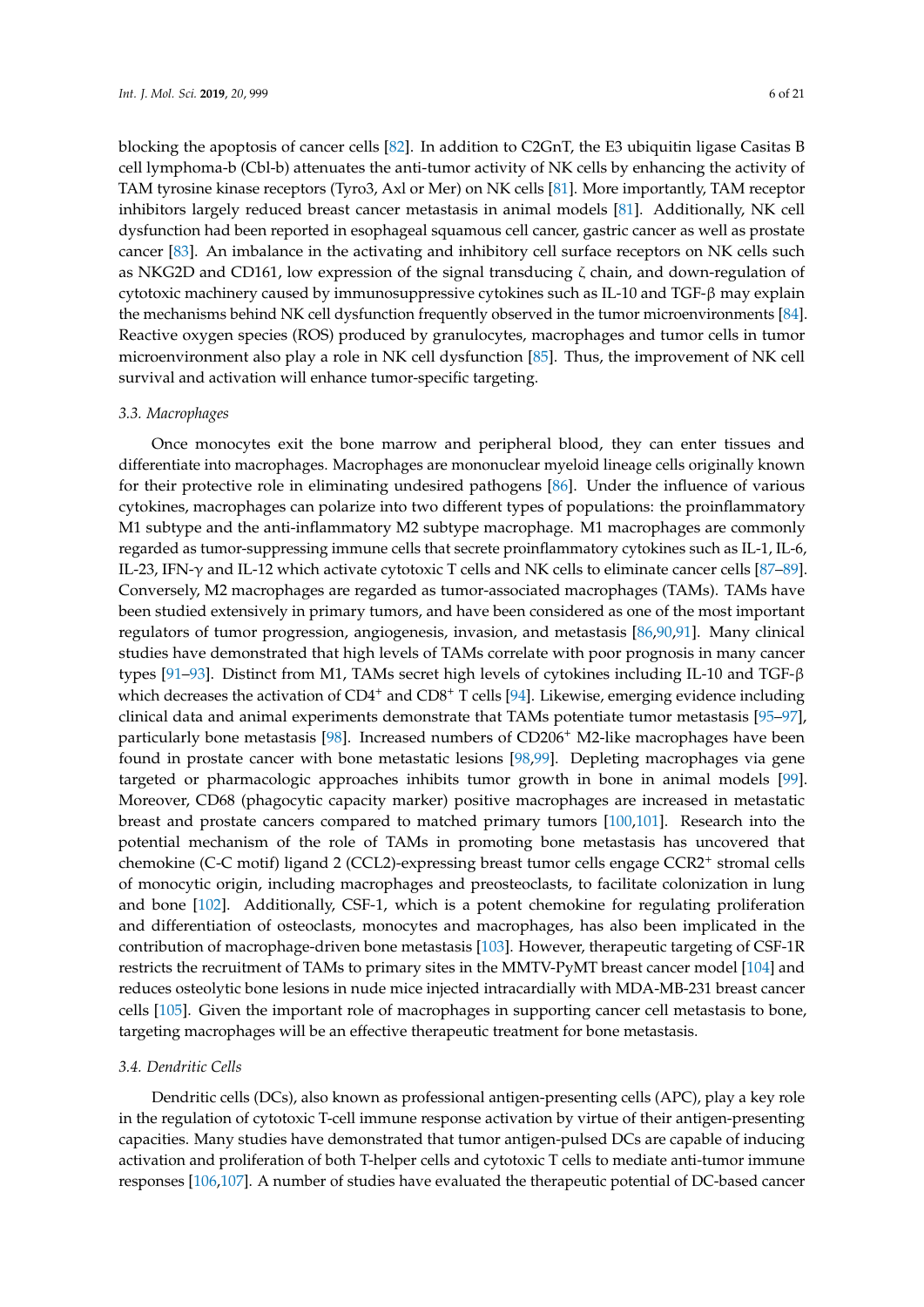vaccines for some tumors such as breast, lung, colon and prostate cancers [\[108\]](#page-16-10). Compared with spleen, liver or lung tissues, circulating DCs are prone to migrate to the bone marrow where microvessels constitutively express VCAM-1 and endothelial selectins which helps to retain DCs in the bone marrow microenvironment [\[109\]](#page-16-11). Although DCs are known for their powerful role in anti-tumor immune response, cancer cells may still influence DCs to promote an immunosuppressive phenotype.

In 2012, Sawant et al. found increased amounts of plasmacytoid DCs (pDCs) within the bone marrow of mice inoculated with 4T1 breast cancer cells [\[47\]](#page-13-6). PDCA-1 mediated deficiency of pDCs significantly reduced lung and bone metastasis [\[47\]](#page-13-6), suggesting the potential for therapeutically targeting pDCs for the treatment of bone metastasis. Evidence also demonstrated that purified DCs from patients with breast cancer showed a significantly decreased ability to stimulate allogeneic T cells [\[110\]](#page-16-12). It has also been found that tumor-infiltrating DCs could suppress the cytotoxic capacity of  $CD8^+$  T cells via production of TGF-β, nitric oxide (NO), IL-10, VEGF and arginase I [\[5\]](#page-11-4). Furthermore, the recruitment of other immunosuppressive immune cells including Tregs and myeloid-derived suppressor cells (MDSCs) by pDCs could promote, rather than protect from, tumor progression and metastasis [\[111\]](#page-16-13).

#### *3.5. Myeloid-Derived Suppressor Cells*

Myeloid-derived suppressor cells (MDSCs) are a heterogeneous population of cells comprised of immature myeloid cells that are generated in the bone marrow. Under normal conditions, the immature myeloid cells (IMCs) can differentiate into mature myeloid cells such as macrophages, dendritic cells and granulocytes. However, under pathological conditions including cancer, IMC differentiation is inhibited resulting in the accumulation and activation of immunosuppressive MDSCs by the production of immune suppressive factors such as arginase I, inducible nitric oxidase synthase and TGF-β from the IMCs [\[112\]](#page-16-14). By suppressing both innate and adaptive immune response, MDSCs assist in cancer progression and metastasis. Studies in pre-clinical animal models and human patients have demonstrated that MDSCs accumulate in almost all cancers, both in primary and metastatic solid tumors [\[89\]](#page-15-10). In the tumor microenvironment, MDSCs suppress T cell function by suppressing proliferation and promoting apoptosis of T cells. In addition to suppressing effector T cell populations, MDSCs can promote the expansion and activation of Tregs and in turn regulate immunosuppression. Also, MDSCs can secrete factors to promote angiogenesis and lymphangiogenesis which favor tumor growth. Meanwhile, pro-angiogenic growth factors produced by MDSCs can directly incorporate into the tumor endothelium [\[112](#page-16-14)[,113\]](#page-16-15). Thus, many different mechanisms used by MDSCs allow cancer cell proliferation and metastasis to distant organs including the bone [\[114\]](#page-16-16). Zhuang et al. found that MDSCs can differentiate into osteoclasts and contribute to bone destruction in myelomas [\[115\]](#page-16-17). Sawant et al. reported that increased numbers of MDSCs in breast cancer could also drive bone metastasis during breast cancer progression in animal models [\[116\]](#page-16-18). During cancer cell colonization of bone, dysregulation of this process leads to increased osteoclast activation and osteolysis [\[116\]](#page-16-18). It should be noted that only MDSCs isolated from a bone microenvironment with bone metastasis were able to differentiate into mature and functional osteoclasts; whereas, MDSCs isolated from a tumor-bearing mouse without bone metastasis did not differentiate into active osteoclasts. This suggests that cancer cells resident in the bone microenvironment contribute to an increased number of activated osteoclasts. Given the potent effects of MDSCs on suppressing host immunity and promoting bone damage, bone marrow MDSCs may serve as a potential therapeutic target for bone metastasis.

#### *3.6. Neutrophils*

Neutrophils are an important component of the innate immune system and play key roles in the initiation, modulation, and resolution of the host immune response [\[117\]](#page-16-19). In the normal adult human body, neutrophils are generated at a rate of 1 to  $2 \times 10^{11}$  cells per day under normal conditions [\[118\]](#page-16-20). The bone marrow is a large pool for mature neutrophils and plays an important role in neutrophil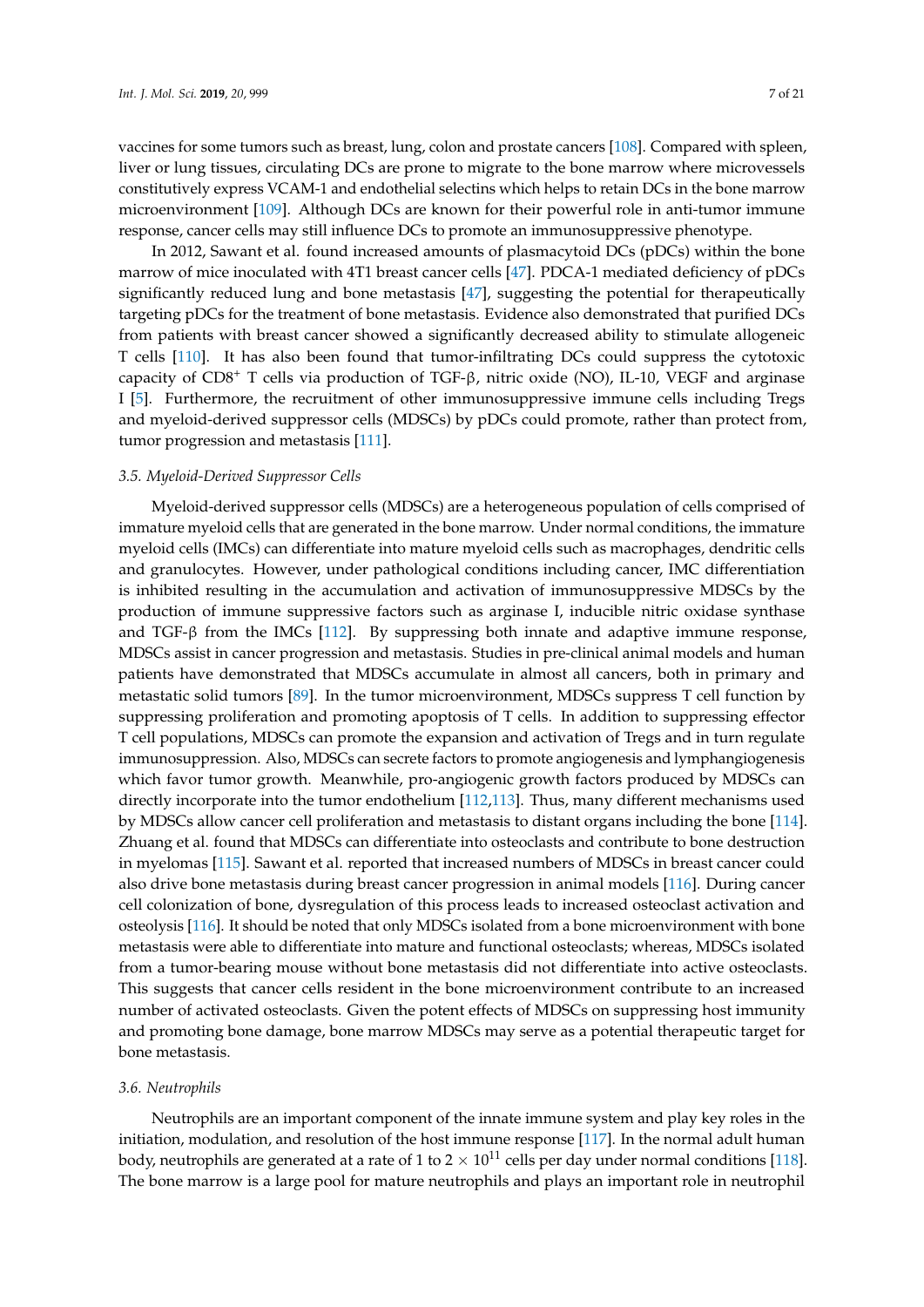homeostasis. The CXCR4/CXCL12 signaling pathway is required to maintain neutrophils [\[119\]](#page-17-0). Early studies have reported that neutrophils attack tumor cells through antigen 1-dependent recognition [\[120\]](#page-17-1). However, increasing evidence has revealed that a group of tumor-associated neutrophils (TANs) have a pro-tumor effect rather than an anti-tumor effect [\[5\]](#page-11-4). More specifically, the function of neutrophils in cancer is dependent on their subtype: a tumor-inhibitory N1 phenotype or a tumor-promoting N2 phenotype. The N1 phenotype neutrophils have anti-tumor and anti-metastatic function; whereas N2 phenotype neutrophils promote tumor angiogenesis, tumor cell dissemination, and metastatic seeding in distant organs including the bone [\[121\]](#page-17-2). TGF-β plays an important role in determining the neutrophil phenotype, by shifting the balance from an antitumor (N1) phenotype toward a pro-tumor (N2) phenotype [\[122\]](#page-17-3). TANs are able to release CXCR4, VEGF and MMP9, all of which have been implicated in the metastatic process [\[123\]](#page-17-4). Liu et al. showed that host Toll-like receptor 3 (TLR3) promotes lung pre-metastatic niche formation via neutrophil recruitment which further predicted poor patient survival [\[124\]](#page-17-5). Additional studies demonstrated that the neutrophil-to-lymphocyte ratio in cancer patients could be considered a prognostic biomarker for predicting the overall survival rate of cancer patients [\[125](#page-17-6)[,126\]](#page-17-7), and may also be a useful predictor of bone metastasis [\[127\]](#page-17-8).

## **4. Therapeutic Potential for Bone Metastasis by Modulating the Immune System**

## *4.1. Targeting T Cells*

The increased understanding of the role of the immune system in the bone–tumor microenvironment has been translated into the development of immune system-modulating therapies. For instance, to enhance the immune response against tumors,  $CD8<sup>+</sup>$  T cells can be stimulated by vaccination or engineering the T cell receptor (TCR) or chimeric antigen receptor (CAR) [\[3\]](#page-11-2). The therapeutic application of regulatory T cells has been well demonstrated in the clinic. Evidence suggests that certain chemotherapy regimens such as cyclophosphamide, fludarabine and paclitaxel-based chemotherapy are able to reduce Tregs (CD4+CD25high regulatory T cells) through Fas-mediated cell death [\[128](#page-17-9)[–130\]](#page-17-10). Studies also show that chemotherapeutic efficacy is improved with the addition of anti-CD25 treatments by mediating Treg regulation. Daclizumab and basiliximab are antihuman CD25 mAbs approved for use in cancer treatment as well as the treatment of other diseases. In metastatic breast cancer patients, treatment with daclizumab durably reduced circulating  $CD25<sup>high</sup>FOXP3<sup>+</sup> Tregs favoring the population of tumor-specific cytotoxic  $CD8<sup>+</sup>T$  cells (CTLs) after$ vaccination with cancer antigen peptides (hTERT/survivin) [\[131\]](#page-17-11). The anti-CTLA-4 antagonist mAb such as ipilimumab and tremelimumab are used to block Foxp3<sup>+</sup>CD4<sup>+</sup>CD25<sup>high</sup> Treg suppressive function by binding to Tregs receptors. In addition to anti-CTLA-4 antagonists, Anti-PD-1 antibodies nivolumab have also been used to restrict the suppressive function of Tregs [\[132\]](#page-17-12). In addition, the use of sunitinib and sorafenib which targets vascular endothelial growth factor receptor 2 (VEGFR2) reduces the number of peripheral blood Tregs [\[133\]](#page-17-13).

The Toll-like receptors (TLR) are expressed on human Tregs. Studies showed that agonist TLR signaling (PAM2CSK4, PAM3CSK4, FSL-1) reduces Treg suppressive function via mechanisms involving downregulation of the Cdk-inhibitor p27Kip1 and restoration of the PI3K-Akt pathway [\[134\]](#page-17-14). Additionally, blocking Treg trafficking into the tumor site can be achieved by blocking the CCR4/CCL22 axis. Thus, Bayry et al. identified small-molecule chemokine receptor antagonists or mAb that block CCL22-mediated recruitment of human Tregs and Th2 cells in in vitro experiments [\[135\]](#page-17-15).

#### *4.2. Targeting NK Cells*

NK cells have been recognized as promising agents for cell-based cancer therapies. Several clinical studies have been performed with adoptive autologous NK cells and allogeneic NK cell products in an attempt to target breast cancer, lung cancer, lymphoma, glioma, renal cell carcinoma, adenocarcinoma, leukemia, colorectal cancer, hepatocellular cancer, and melanoma [\[83\]](#page-15-5). There are other NK cell-based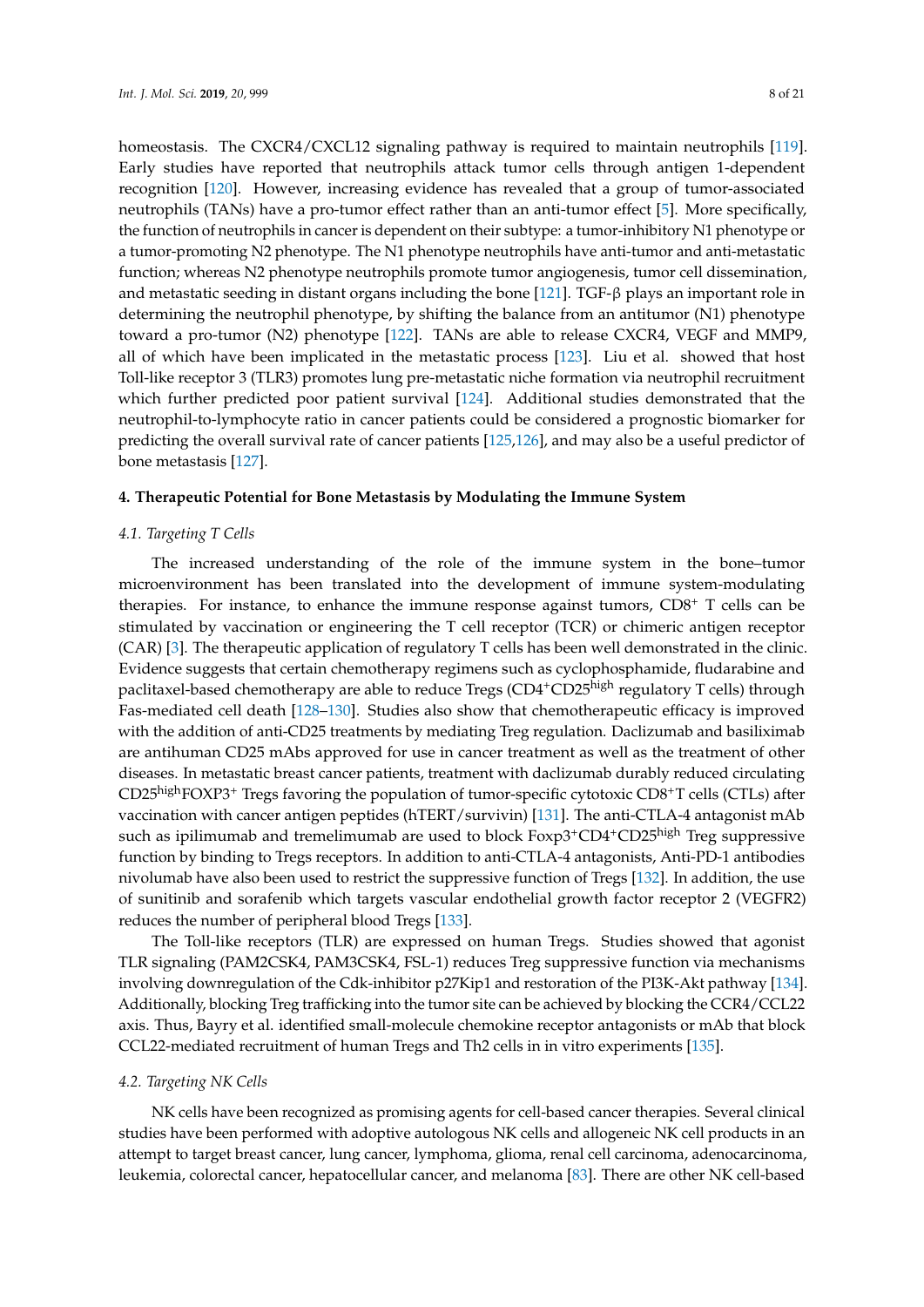anti-cancer strategies such as genetic modification of NK cells. In this strategy, NK cells are modified to produce cytokines such as IL-2 and IL-15 which increase their survival capacity and proliferation and promote anti-tumor activity in vivo [\[136,](#page-17-16)[137\]](#page-18-0). Similarly, to enhance their specificity for the target cells, NK cells can be modified to recognize antigens specifically expressed on the surface of cancer cells [\[83\]](#page-15-5). The combination of drug therapy with NK cell stimulating cytokines (IL-2, IL-12, IL-15, and IL-21) or immunomodulatory drugs (IMiDs) can enhance NK cell-mediated tumor killing [\[138\]](#page-18-1). Likewise, NK cell infusion may synergize with chemotherapy to enhance tumor targeting and elimination [\[139\]](#page-18-2).

## *4.3. Targeting Macrophages*

Many preclinical strategies targeting macrophages for suppression of the primary tumor as well as for metastasis are now being evaluated in the clinic, and provide proof of concept that targeting macrophages may enhance current anticancer therapies. Current strategies for targeting TAMs can be characterized into three main categories: depletion, reprogramming and molecular targeting. Given that bone marrow-derived macrophages (BDMs) are recruited to the tumor by chemokine (C–C motif) ligand 2/CCL receptor 2 (CCL2/CCLR2) or colony-stimulating factor-1 (CSF-1)/CSF-1R axis, inhibitors targeting these ligands and receptors have been developed [\[140\]](#page-18-3). Preclinical studies showed that blocking the CCL2/CCLR2 axis can suppress the accumulation of TAMs in tumors as well as reduce metastasis in animal models [\[141,](#page-18-4)[142\]](#page-18-5). Discontinuation of CCL2 therapy accelerates breast cancer metastasis by promoting tumor angiogenesis [\[143\]](#page-18-6). Similarly, targeting CSF-1/CSF-1R signaling by small molecule pexidartinib (PLX3397) and mAb therapy (emactuzumab, cabiralizumab and PD-0360324) have been tested clinically and shown to reduce the number of TAMs in solid tumors as well as prevent metastasis [\[140,](#page-18-3)[144–](#page-18-7)[146\]](#page-18-8). Several compounds such as trabectedin, clodronate, and zoledronic acid have been demonstrated to deplete macrophages by inducing apoptosis [\[147](#page-18-9)[,148\]](#page-18-10). To reprogram the suppressive effects of TAMs, sunitinib, sorafenib and fenretinide [4-hydroxy(phenyl) retinamide] have been used to inhibit STAT3 or STAT6 in macrophages, thereby inhibiting IL-10 secretion or skewing macrophage polarization [\[149,](#page-18-11)[150\]](#page-18-12). Moreover, the strategies that exist for converting TAMs to antitumor macrophages including CSF-1R agonists, CD40 antagonists toll-like receptor (TLR) inhibitors, VEGF inhibitors, phosphatidylinositol-4,5-bisphosphate 3-kinase-g (PI3Kg) inhibition, and Class-IIa histone deacetylase (HDAC) inhibition, have been shown to result in macrophage-mediated reduction in primary tumor burden and distant metastasis [\[148\]](#page-18-10).

## *4.4. Targeting Myeloid-Derived Suppressor Cells*

MDSCs exhibit immunosuppressive activity by blocking the proliferation and activity of both T and NK cells [\[151\]](#page-18-13). Thus, MDSCs are a promising target in anticancer therapy. Currently, there are a variety of different therapeutic strategies that have been developed to target MDSCs including the following: (1) anti-Gr-1 antibodies and peptibodies that target membrane proteins on MDSCs eliminate MDSCs in various murine tumor models [\[152\]](#page-18-14); (2) chemotherapeutic agents (5FU, paclitaxel, gemcitabine, cisplatin, docetaxel and lurbinectedin), phosphodiesterase 5 (PDE-5) inhibitors (sildenafil, tadalafil and vardenafil), vemurafenib as well as zoledronic acid cause MDSC apoptosis thus reducing circulating MDSCs in patients [\[153,](#page-18-15)[154\]](#page-18-16); (3) mTOR inhibitors (rapamycin) or STAT3 inhibitors (AG490, CPA7, S3I-201, and stattic) deactivate MDSCs [\[155,](#page-18-17)[156\]](#page-19-0); (4) all-trans-retinoic acid (ATRA) or vitamin D promote the MDSC differentiation s into mature, non-suppressive cells such as macrophages and DCs [\[157\]](#page-19-1); (5) the COX2 inhibitor (celecoxib), PDE-5 inhibitors and nonsteroidal anti-inflammatory drugs NSAID (nitroaspirin) inhibit the suppressive function of MDSCs [\[158\]](#page-19-2); (6) tyrosine kinase inhibitors (sunitinib and sorafenib) inhibit both hematopoiesis and MDSCs production [\[154](#page-18-16)[,159\]](#page-19-3); (7) antagonists for chemokine receptors (CCR2, CXCR2 and CXCR4) or chemokines (CCL2, CXCL5 and CXCL12) inhibitors prevent the recruitment of MDSCs from the bone marrow into tumor microenvironment [\[154](#page-18-16)[,160](#page-19-4)[,161\]](#page-19-5).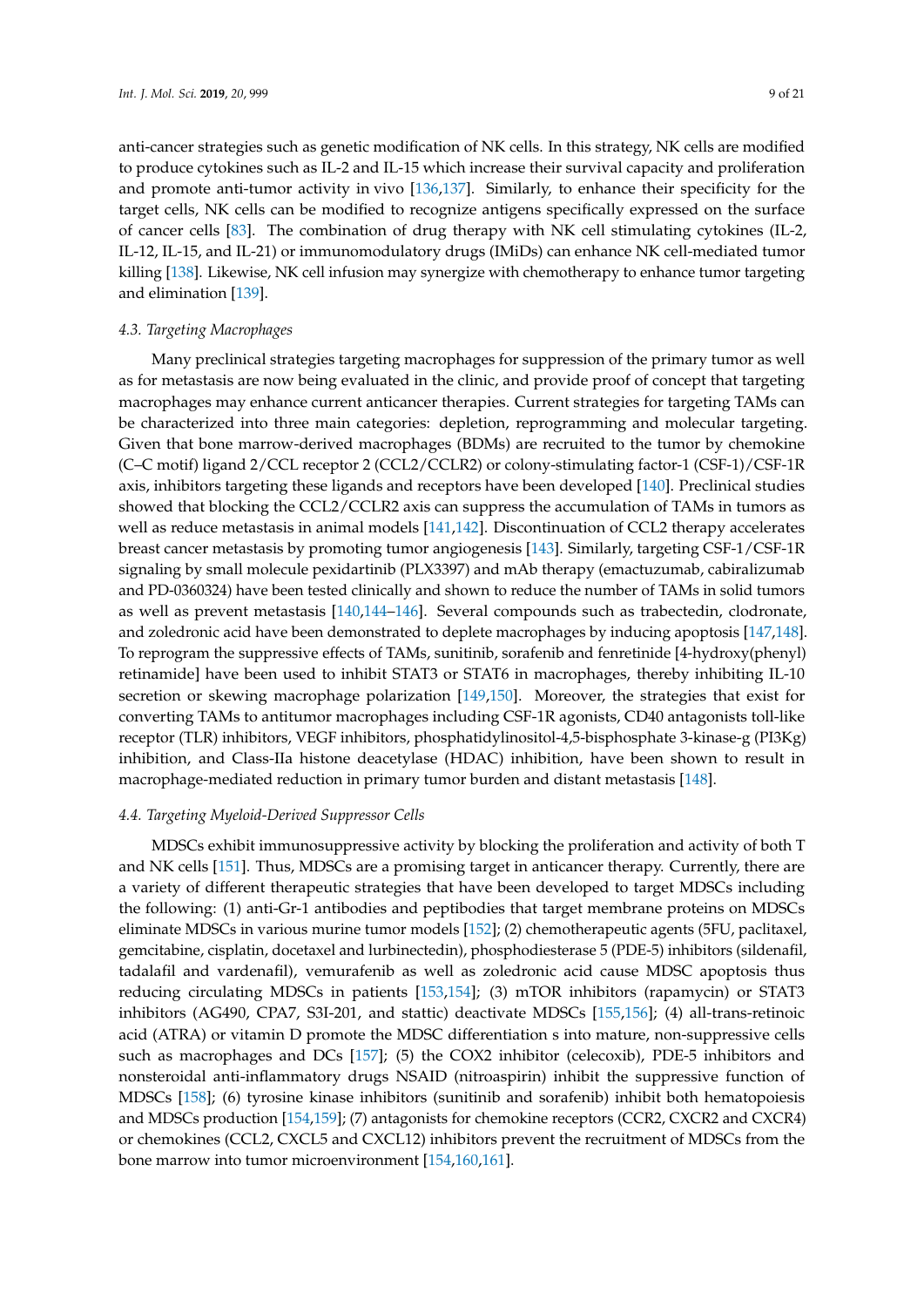## *4.5. Targeting Dendritic Cells and Tumor-Associated Neutrophils*

Given that immature and/or dysfunctional DCs with immunosuppressive effects tend to accumulate in the tumor microenvironment, the ability to convert dysfunctional DCs into functional DCs could be a potential approach to enhance therapeutic efficacy. Studies have demonstrated that two families of microtubule destabilizing agents (dolastatin 10 and ansamitocin P3) can switch DCs from immunosuppressive to immune activating by provoking phenotypic and functional DC maturation [\[162\]](#page-19-6). Furthermore, vaccine immunotherapy with DCs is reported to prevent tumor metastasis [\[163\]](#page-19-7). Additionally, the therapeutic combination of mature DCs with 5-FU has been reported to suppress tumor metastasis [\[163\]](#page-19-7).

Since TANs also act as a protumoral immune cells in many human cancers, targeting TANs may be a potential anticancer treatment strategy. Clinical studies found that CXCR2 or IL-17 inhibition could reduce neutrophil migration into the tumor [\[164,](#page-19-8)[165\]](#page-19-9). In addition, the combination of immunotherapy with sunitinib could increase antitumor efficacy by interfering with immunosuppressive neutrophils in renal cell carcinoma patients [\[166\]](#page-19-10). Furthermore, since infiltrating neutrophils are driven by TGF-β to acquire a polarized N2 pro-tumor phenotype. Blockage of TGF-β leads to a shift from N2 to N1 phenotype of neutrophils with subsequent acquisition of antitumor activity [\[122\]](#page-17-3).

## **5. Other Drugs Inhibiting Bone Metastasis**

As described above, RANKL, which is secreted by bone marrow stromal cells, osteocytes, and tumor cells, is an essential mediator of osteoclast activity and osteolytic lesions, and is important for stimulating metastatic growth in the bone. Denosumab is a human monoclonal antibody that binds to and neutralizes human RANKL, inhibiting osteoclast activity and osteoclast-mediated bone destruction [\[167\]](#page-19-11). Many studies have been shown that denosumab reduce the frequency of skeletal-related events (SREs, defined as pathological fractures, surgery or radiation to bone, or spinal cord compression) in patients with advanced solid tumors, and increase their quality-adjusted life years [\[168–](#page-19-12)[170\]](#page-19-13). Therefore, osteoclast inhibition with denosumab has provided an improvement for the management of patients with solid tumors and bone metastasis. Additionally, TGF-β, which secreted by osteoclasts and tumor cells, is also an important driver of tumor growth and immune suppression. Thus, inhibitors of TGF-β may be effective enhancers of antitumor immune responses and ultimately prevent bone metastasis. Galunisertib, a small molecule inhibitor of TGFβ receptor I (TGFβRI) [\[171\]](#page-19-14), has been shown to inhibition of TGFβ-mediated immune-suppression decreasing tumor growth and bone metastasis [\[172–](#page-19-15)[175\]](#page-20-0).

## **6. Conclusions**

Bone metastasis is a frequent occurrence in cancer patients, particularly patients with breast and prostate cancer. The abundant and specific cellular and molecular niches (such as hypoxia and tumor-derived factors) in the bone microenvironment, including high levels of multiple immune cell types, may impact tumor-to-bone metastasis, as well as contribute to bone pathologies in patients with bone metastasis [\[176](#page-20-1)[,177\]](#page-20-2). Therefore, understanding the immune regulatory mechanisms in the bone marrow microenvironment is important for the development of cancer therapies. There are many promising therapeutic options based on reprogramming immune cells in bone marrow in current pre-clinical and clinical trials that give hope for improved treatments and outcomes in patients with metastatic bone cancer (Table [1\)](#page-10-0). Furthermore, the combination of immunotherapy and conventional chemotherapy may synergistically result in reduced tumor progression and metastasis, as well as prolonged survival for cancer patients. Enhancing our understanding of this field will be required to develop effective therapeutic strategies that are urgently needed.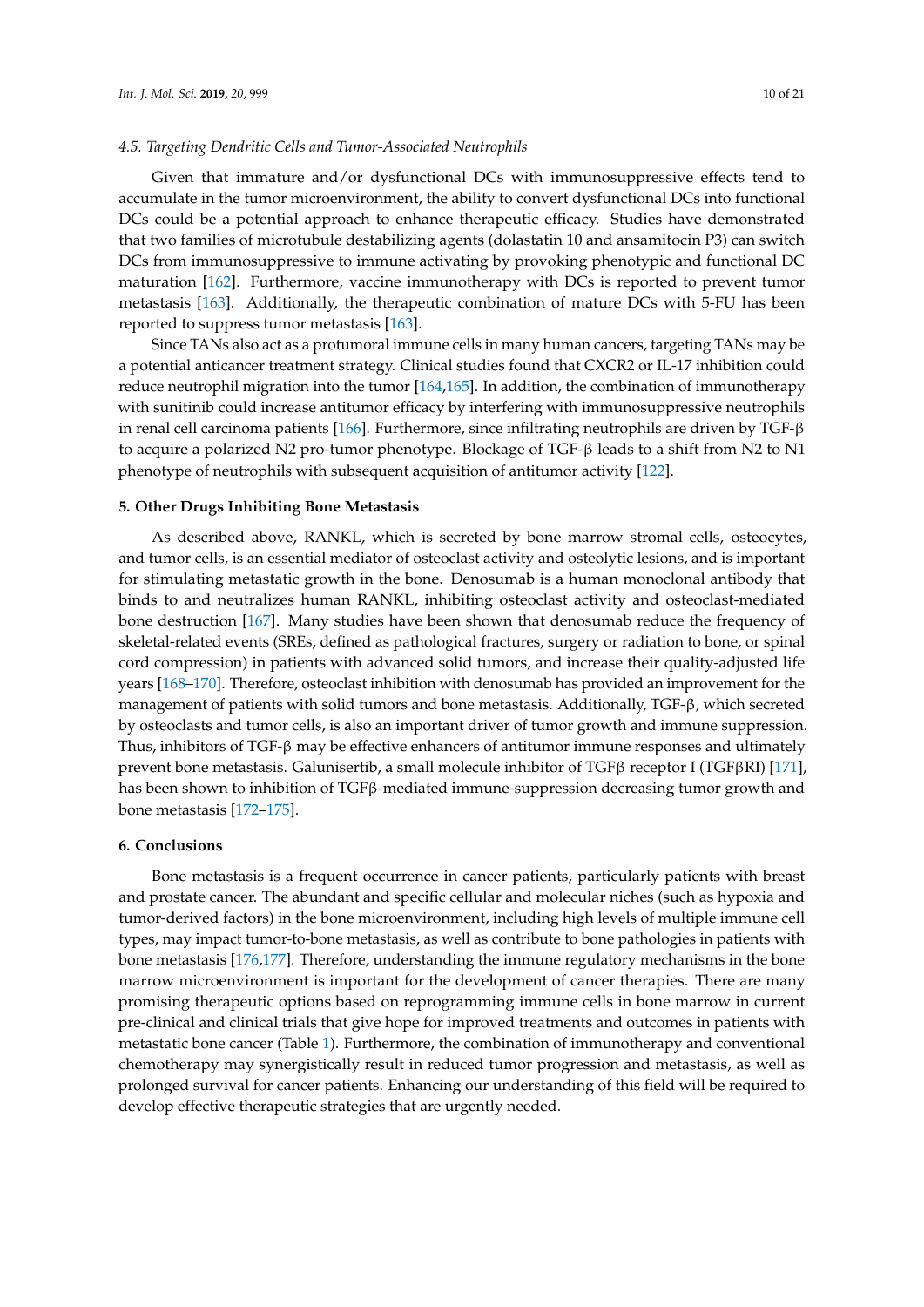<span id="page-10-0"></span>

| <b>Immune Cells</b> | <b>Functions</b>                                                 |                                                                                                                                         | <b>Therapeutic Strategies</b>                                                                                                                                                                                                                                                                                           |
|---------------------|------------------------------------------------------------------|-----------------------------------------------------------------------------------------------------------------------------------------|-------------------------------------------------------------------------------------------------------------------------------------------------------------------------------------------------------------------------------------------------------------------------------------------------------------------------|
|                     | Anti-Tumoral                                                     | Pro-Tumoral                                                                                                                             |                                                                                                                                                                                                                                                                                                                         |
| $CD8+$ T cells      | Recognize and eliminate cancer cells                             |                                                                                                                                         | Enhance CD8 <sup>+</sup> T cells immune response by vaccination or<br>engineering the T cell receptor or chimeric antigen receptor                                                                                                                                                                                      |
| Tregs               |                                                                  | Suppress immune response of cytotoxic T cells<br>and NK cells that promote cancer cells<br>survival and metastasis                      | Suppression of Tregs by chemotherapy with/or anti-CD25 treatment,<br>anti-CTLA-4 antagonist mAb, anti-PD-1 antibodies, tyrosine kinase<br>inhibitors, PI3K-Akt inhibitors, toll-like receptors inhibitors,<br>CCR4/CCL22 antagonists                                                                                    |
| NK cells            | Recognize and eliminate cancer cells                             |                                                                                                                                         | Stimulation of NK cells by cytokines such as IL-2, IL-15 and IL-21,<br>or immunomodulatory drugs (IMiDs), or genetic modification of<br>NK cells                                                                                                                                                                        |
| Macrophages         | Killing of cancer cells directly;<br>Antigen-presenting function | Immunosuppression functions: TAMs<br>promote survival and metastasis of cancer<br>cells and angiogenesis                                | Suppress the accumulation of TAMs by CSF-1 inhibitors, CCL2<br>inhibitors; Depletion of TAMs by trabectedin, clodronate,<br>and zoledronic acid; Reprogramming of TAMs by CD40 antagonism,<br>toll-like receptor inhibitors, VEGF inhibitors, PI3Kg and HDAC<br>inhibition, tyrosine kinase inhibitors, and fenretinide |
| Dendritic cells     | Antigen presentation to T cells to<br>stimulate immune response  | Suppress the cytotoxic capacity of T cells and<br>recruit immunosuppressive immune cells to<br>promote tumor progression and metastasis | Targeting of DCs by microtubule destabilizing agents (dolastatin 10<br>and ansamitocin P3), chemotherapy, and vaccine immunotherapy                                                                                                                                                                                     |
| <b>MDSCs</b>        |                                                                  | Suppress T cell functions; Regulate the<br>immunosuppression; Stimulate angiogenesis<br>and lymphangiogenesis                           | Targeting of MDSCs by chemotherapy, PDE-5 inhibitors, mTOR<br>inhibitors, STAT3 inhibitors, COX2 inhibitors, tyrosine kinase<br>inhibitors, chemokine receptors antagonists, peptibodies,<br>vemurafenib, zoledronic acid, differentiation agents (ATRA),<br>and vitamin D                                              |
| Neutrophils         | Attack cancer cells through antigen<br>1-dependent recognition   | Release protumoral factors including CXCR4,<br>VEGF and MMP9 to promote metastasis                                                      | Targeting of TANs by CXCR2 or IL-17 inhibition, or combination of<br>immunotherapy with sunitinib                                                                                                                                                                                                                       |

## **Table 1.** The role of immune cells in cancer progression and metastasis, and their therapeutic strategies.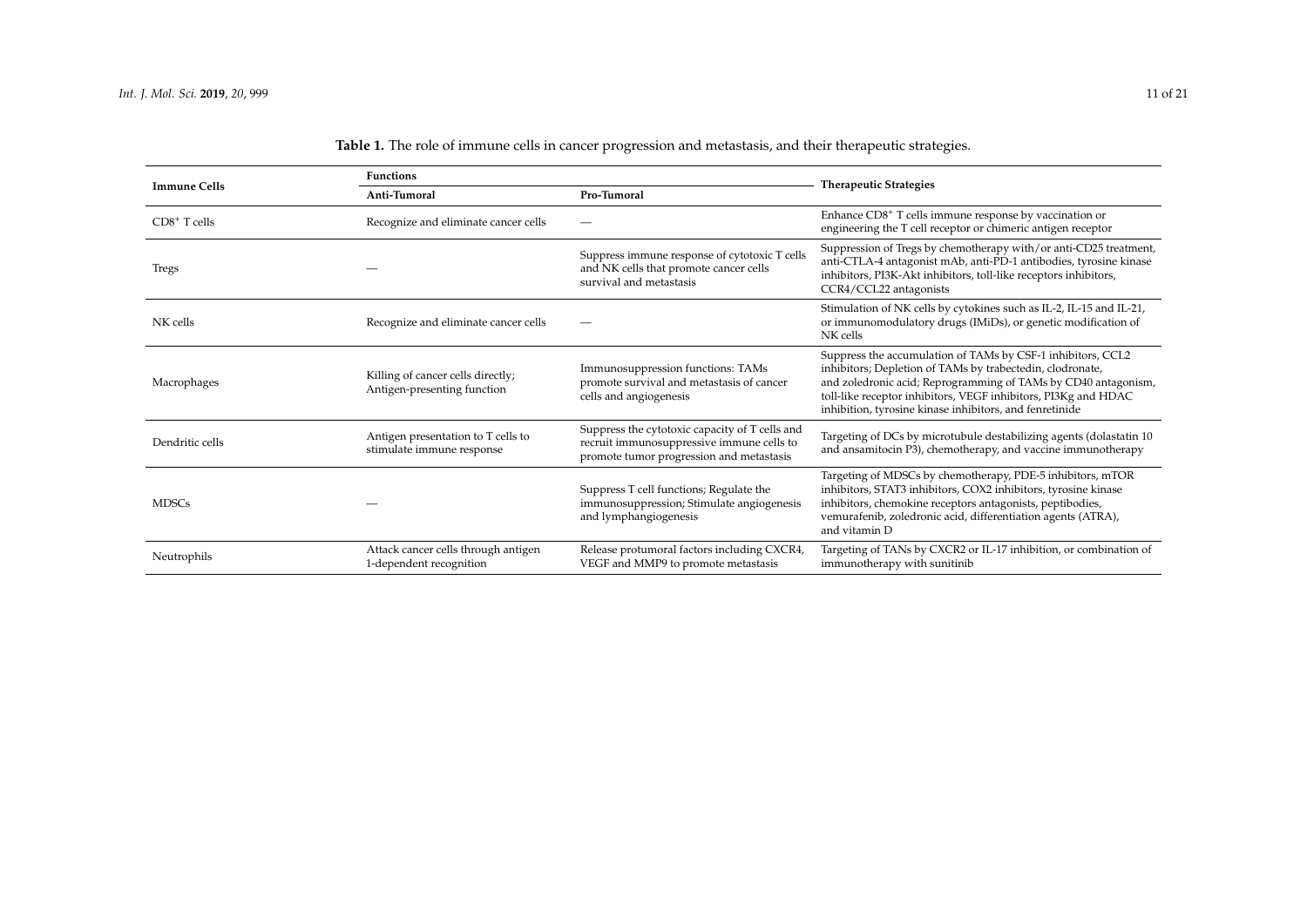**Funding:** This research received no external funding.

**Acknowledgments:** The authors would like to acknowledge the researchers who contributed to the work cited in this review and to apologize for any work that was not cited due to space constraints. Work in the author's laboratory is supported by U54-CA210173, R00-CA181352, V Scholar Foundation, Susan G. Komen Foundation (CCR17483484), The Jayne Koskinas Ted Giovanis Foundation for Health and Policy and the Breast Cancer Research Foundation, and The Emerson Collective.

**Conflicts of Interest:** The author declares no conflict of interest.

## **References**

- <span id="page-11-0"></span>1. Soeharno, H.; Povegliano, L.; Choong, P.F. Multimodal Treatment of Bone Metastasis—A Surgical Perspective. *Front. Endocrinol.* **2018**, *9*, 578. [\[CrossRef\]](http://dx.doi.org/10.3389/fendo.2018.00518) [\[PubMed\]](http://www.ncbi.nlm.nih.gov/pubmed/30245668)
- <span id="page-11-1"></span>2. Kingsley, L.A.; Fournier, P.G.J.; Chirgwin, J.M.; Guise, T.A. Molecular biology of bone metastasis. *Mol. Cancer Ther.* **2007**, *6*, 2609–2617. [\[CrossRef\]](http://dx.doi.org/10.1158/1535-7163.MCT-07-0234) [\[PubMed\]](http://www.ncbi.nlm.nih.gov/pubmed/17938257)
- <span id="page-11-2"></span>3. Janssen, L.M.E.; Ramsay, E.E.; Logsdon, C.D.; Overwijk, W.W. The immune system in cancer metastasis: Friend or foe? *J. Immunother. Cancer* **2017**, *5*, 79. [\[CrossRef\]](http://dx.doi.org/10.1186/s40425-017-0283-9) [\[PubMed\]](http://www.ncbi.nlm.nih.gov/pubmed/29037250)
- <span id="page-11-3"></span>4. Smith, H.A.; Kang, Y.B. The metastasis-promoting roles of tumor-associated immune cells. *J. Mol. Med.* **2013**, *91*, 411–429. [\[CrossRef\]](http://dx.doi.org/10.1007/s00109-013-1021-5) [\[PubMed\]](http://www.ncbi.nlm.nih.gov/pubmed/23515621)
- <span id="page-11-4"></span>5. Capietto, A.H.; Faccio, R. Immune regulation of bone metastasis. *Bonekey Rep.* **2014**, *3*, 600. [\[CrossRef\]](http://dx.doi.org/10.1038/bonekey.2014.95) [\[PubMed\]](http://www.ncbi.nlm.nih.gov/pubmed/25512853)
- <span id="page-11-5"></span>6. Mundy, G.R. Metastasis to bone: Causes, consequences and therapeutic opportunities. *Nat. Rev. Cancer* **2002**, *2*, 584–593. [\[CrossRef\]](http://dx.doi.org/10.1038/nrc867) [\[PubMed\]](http://www.ncbi.nlm.nih.gov/pubmed/12154351)
- <span id="page-11-6"></span>7. Sleeman, J.P. The metastatic niche and stromal progression. *Cancer Metastasis Rev.* **2012**, *31*, 429–440. [\[CrossRef\]](http://dx.doi.org/10.1007/s10555-012-9373-9) [\[PubMed\]](http://www.ncbi.nlm.nih.gov/pubmed/22699312)
- <span id="page-11-7"></span>8. Fidler, I.J. The pathogenesis of cancer metastasis: The 'seed and soil' hypothesis revisited. *Nat. Rev. Cancer* **2003**, *3*, 453–458. [\[CrossRef\]](http://dx.doi.org/10.1038/nrc1098) [\[PubMed\]](http://www.ncbi.nlm.nih.gov/pubmed/12778135)
- <span id="page-11-8"></span>9. Marks, S.C., Jr.; Popoff, S.N. Bone cell biology: The regulation of development, structure, and function in the skeleton. *Am. J. Anat.* **1988**, *183*, 1–44. [\[PubMed\]](http://www.ncbi.nlm.nih.gov/pubmed/3055928)
- <span id="page-11-9"></span>10. Bussard, K.M.; Gay, C.V.; Mastro, A.M. The bone microenvironment in metastasis; what is special about bone? *Cancer Metastasis Rev.* **2008**, *27*, 41–55. [\[CrossRef\]](http://dx.doi.org/10.1007/s10555-007-9109-4) [\[PubMed\]](http://www.ncbi.nlm.nih.gov/pubmed/18071636)
- <span id="page-11-10"></span>11. Suva, L.J.; Washam, C.; Nicholas, R.W.; Griffin, R.J. Bone metastasis: Mechanisms and therapeutic opportunities. *Nat. Rev. Endocrinol.* **2011**, *7*, 208–218. [\[CrossRef\]](http://dx.doi.org/10.1038/nrendo.2010.227) [\[PubMed\]](http://www.ncbi.nlm.nih.gov/pubmed/21200394)
- <span id="page-11-11"></span>12. Ritchie, C.K.; Andrews, L.R.; Thomas, K.G.; Tindall, D.J.; Fitzpatrick, L.A. The effects of growth factors associated with osteoblasts on prostate carcinoma proliferation and chemotaxis: Implications for the development of metastatic disease. *Endocrinology* **1997**, *138*, 1145–1150. [\[CrossRef\]](http://dx.doi.org/10.1210/endo.138.3.4974) [\[PubMed\]](http://www.ncbi.nlm.nih.gov/pubmed/9048621)
- <span id="page-11-12"></span>13. Hall, C.L.; Bafico, A.; Dai, J.; Aaronson, S.A.; Keller, E.T. Prostate cancer cells promote osteoblastic bone metastases through Wnts. *Cancer Res.* **2005**, *65*, 7554–7560. [\[CrossRef\]](http://dx.doi.org/10.1158/0008-5472.CAN-05-1317) [\[PubMed\]](http://www.ncbi.nlm.nih.gov/pubmed/16140917)
- <span id="page-11-13"></span>14. Sottnik, J.L.; Hall, C.L.; Zhang, J.; Keller, E.T. Wnt and Wnt inhibitors in bone metastasis. *BoneKEy Rep.* **2012**, *1*, 101. [\[CrossRef\]](http://dx.doi.org/10.1038/bonekey.2012.101) [\[PubMed\]](http://www.ncbi.nlm.nih.gov/pubmed/23951488)
- <span id="page-11-14"></span>15. Reddington, J.A.; Mendez, G.A.; Ching, A.; Kubicky, C.D.; Klimo, P., Jr.; Ragel, B.T. Imaging characteristic analysis of metastatic spine lesions from breast, prostate, lung, and renal cell carcinomas for surgical planning: Osteolytic versus osteoblastic. *Surg. Neurol. Int.* **2016**, *7* (Suppl. 13), S361–S365.
- <span id="page-11-15"></span>16. Wu, M.Y.; Li, C.J.; Yiang, G.T.; Cheng, Y.L.; Tsai, A.P.; Hou, Y.T.; Ho, Y.C.; Hou, M.F.; Chu, P.Y. Molecular Regulation of Bone Metastasis Pathogenesis. *Cell. Physiol. Biochem. Int. J. Exp. Cell. Physiol. Biochem. Pharmacol.* **2018**, *46*, 1423–1438. [\[CrossRef\]](http://dx.doi.org/10.1159/000489184) [\[PubMed\]](http://www.ncbi.nlm.nih.gov/pubmed/29689559)
- <span id="page-11-16"></span>17. Lipton, A. Future treatment of bone metastases. *Clin. Cancer Res. Off. J. Am. Assoc. Cancer Res.* **2006**, *12*, 6305s–6308s. [\[CrossRef\]](http://dx.doi.org/10.1158/1078-0432.CCR-06-1157) [\[PubMed\]](http://www.ncbi.nlm.nih.gov/pubmed/17062719)
- <span id="page-11-17"></span>18. Loberg, R.D.; Logothetis, C.J.; Keller, E.T.; Pienta, K.J. Pathogenesis and treatment of prostate cancer bone metastases: Targeting the lethal phenotype. *J. Clin. Oncol. Off. J. Am. Soc. Clin. Oncol.* **2005**, *23*, 8232–8241. [\[CrossRef\]](http://dx.doi.org/10.1200/JCO.2005.03.0841) [\[PubMed\]](http://www.ncbi.nlm.nih.gov/pubmed/16278478)
- <span id="page-11-18"></span>19. Michigami, T.; Shimizu, N.; Williams, P.J.; Niewolna, M.; Dallas, S.L.; Mundy, G.R.; Yoneda, T. Cell-cell contact between marrow stromal cells and myeloma cells via VCAM-1 and alpha(4)beta(1)-integrin enhances production of osteoclast-stimulating activity. *Blood* **2000**, *96*, 1953–1960. [\[PubMed\]](http://www.ncbi.nlm.nih.gov/pubmed/10961900)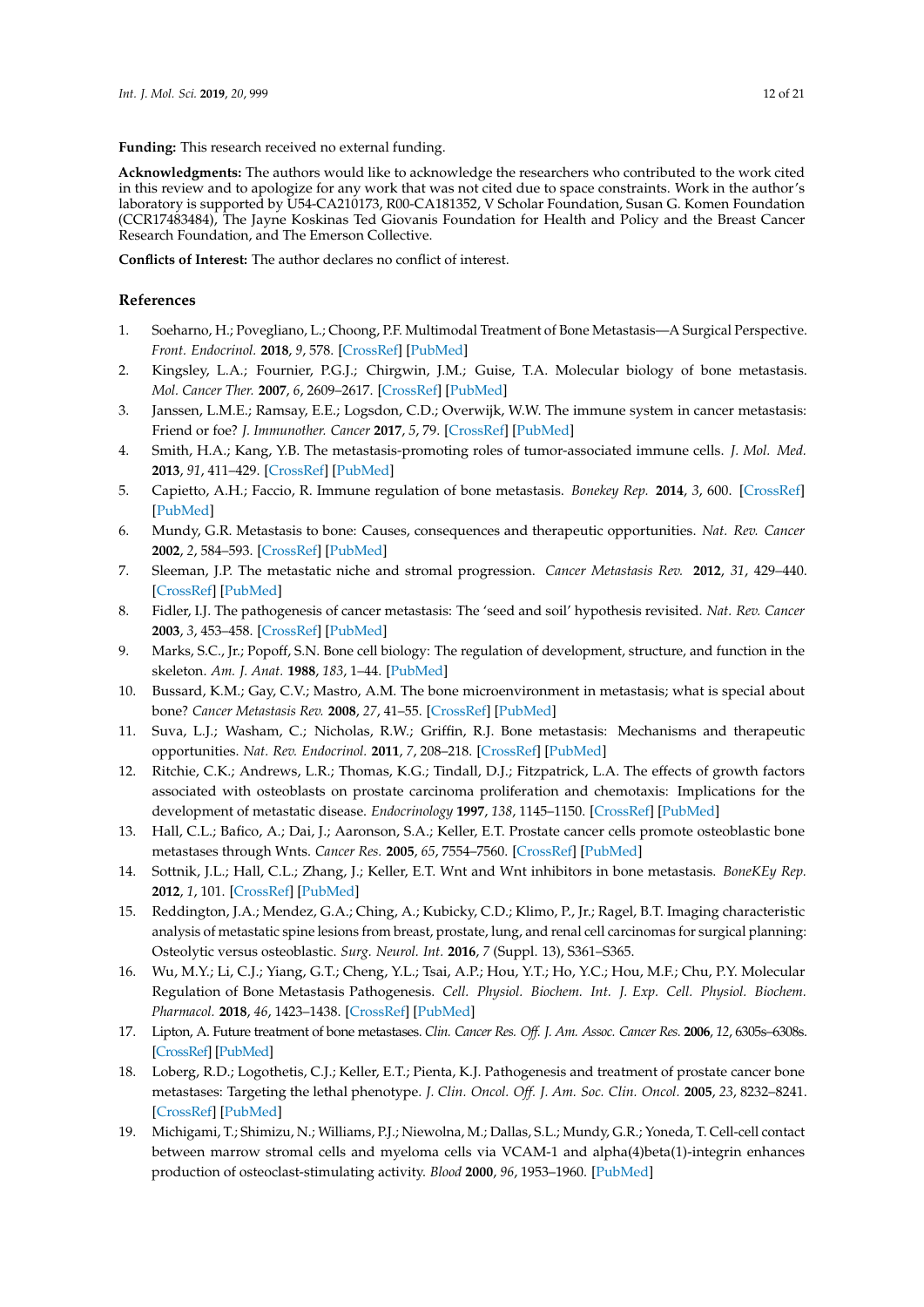- <span id="page-12-0"></span>20. Chavez-Macgregor, M.; Aviles-Salas, A.; Green, D.; Fuentes-Alburo, A.; Gomez-Ruiz, C.; Aguayo, A. Angiogenesis in the bone marrow of patients with breast cancer. *Clin. Cancer Res. Off. J. Am. Assoc. Cancer Res.* **2005**, *11*, 5396–5400. [\[CrossRef\]](http://dx.doi.org/10.1158/1078-0432.CCR-04-2420) [\[PubMed\]](http://www.ncbi.nlm.nih.gov/pubmed/16061853)
- <span id="page-12-1"></span>21. Philippe, C.; Philippe, B.; Fouqueray, B.; Perez, J.; Lebret, M.; Baud, L. Protection from tumor necrosis factor-mediated cytolysis by platelets. *Am. J. Pathol.* **1993**, *143*, 1713–1723. [\[PubMed\]](http://www.ncbi.nlm.nih.gov/pubmed/8256858)
- <span id="page-12-2"></span>22. Palumbo, J.S.; Talmage, K.E.; Massari, J.V.; La Jeunesse, C.M.; Flick, M.J.; Kombrinck, K.W.; Jirouskova, M.; Degen, J.L. Platelets and fibrin(ogen) increase metastatic potential by impeding natural killer cell-mediated elimination of tumor cells. *Blood* **2005**, *105*, 178–185. [\[CrossRef\]](http://dx.doi.org/10.1182/blood-2004-06-2272) [\[PubMed\]](http://www.ncbi.nlm.nih.gov/pubmed/15367435)
- <span id="page-12-3"></span>23. Akfirat, C.; Zhang, X.; Ventura, A.; Berel, D.; Colangelo, M.E.; Miranti, C.K.; Krajewska, M.; Reed, J.C.; Higano, C.S.; True, L.D.; et al. Tumour cell survival mechanisms in lethal metastatic prostate cancer differ between bone and soft tissue metastases. *J. Pathol.* **2013**, *230*, 291–297. [\[CrossRef\]](http://dx.doi.org/10.1002/path.4180) [\[PubMed\]](http://www.ncbi.nlm.nih.gov/pubmed/23420560)
- <span id="page-12-4"></span>24. Bubenik, J. Tumour MHC class I downregulation and immunotherapy (Review). *Oncol. Rep.* **2003**, *10*, 2005–2008. [\[CrossRef\]](http://dx.doi.org/10.3892/or.10.6.2005) [\[PubMed\]](http://www.ncbi.nlm.nih.gov/pubmed/14534734)
- <span id="page-12-5"></span>25. Baschuk, N.; Rautela, J.; Parker, B.S. Bone specific immunity and its impact on metastasis. *BoneKEy Rep.* **2015**, *4*, 665. [\[CrossRef\]](http://dx.doi.org/10.1038/bonekey.2015.32) [\[PubMed\]](http://www.ncbi.nlm.nih.gov/pubmed/25908968)
- <span id="page-12-6"></span>26. Muller, A.; Homey, B.; Soto, H.; Ge, N.; Catron, D.; Buchanan, M.E.; McClanahan, T.; Murphy, E.; Yuan, W.; Wagner, S.N.; et al. Involvement of chemokine receptors in breast cancer metastasis. *Nature* **2001**, *410*, 50–56. [\[CrossRef\]](http://dx.doi.org/10.1038/35065016) [\[PubMed\]](http://www.ncbi.nlm.nih.gov/pubmed/11242036)
- 27. Golan, K.; Kollet, O.; Lapidot, T. Dynamic Cross Talk between S1P and CXCL12 Regulates Hematopoietic Stem Cells Migration, Development and Bone Remodeling. *Pharmaceuticals* **2013**, *6*, 1145–1169. [\[CrossRef\]](http://dx.doi.org/10.3390/ph6091145) [\[PubMed\]](http://www.ncbi.nlm.nih.gov/pubmed/24276423)
- <span id="page-12-7"></span>28. Shiozawa, Y.; Havens, A.M.; Jung, Y.; Ziegler, A.M.; Pedersen, E.A.; Wang, J.; Wang, J.; Lu, G.; Roodman, G.D.; Loberg, R.D.; et al. Annexin II/annexin II receptor axis regulates adhesion, migration, homing, and growth of prostate cancer. *J. Cell. Biochem.* **2008**, *105*, 370–380. [\[CrossRef\]](http://dx.doi.org/10.1002/jcb.21835) [\[PubMed\]](http://www.ncbi.nlm.nih.gov/pubmed/18636554)
- <span id="page-12-8"></span>29. Gunasinghe, N.P.; Wells, A.; Thompson, E.W.; Hugo, H.J. Mesenchymal-epithelial transition (MET) as a mechanism for metastatic colonisation in breast cancer. *Cancer Metastasis Rev.* **2012**, *31*, 469–478. [\[CrossRef\]](http://dx.doi.org/10.1007/s10555-012-9377-5) [\[PubMed\]](http://www.ncbi.nlm.nih.gov/pubmed/22729277)
- <span id="page-12-9"></span>30. Wang, H.; Yu, C.; Gao, X.; Welte, T.; Muscarella, A.M.; Tian, L.; Zhao, H.; Zhao, Z.; Du, S.; Tao, J.; et al. The osteogenic niche promotes early-stage bone colonization of disseminated breast cancer cells. *Cancer Cell* **2015**, *27*, 193–210. [\[CrossRef\]](http://dx.doi.org/10.1016/j.ccell.2014.11.017) [\[PubMed\]](http://www.ncbi.nlm.nih.gov/pubmed/25600338)
- <span id="page-12-10"></span>31. Jones, D.H.; Nakashima, T.; Sanchez, O.H.; Kozieradzki, I.; Komarova, S.V.; Sarosi, I.; Morony, S.; Rubin, E.; Sarao, R.; Hojilla, C.V.; et al. Regulation of cancer cell migration and bone metastasis by RANKL. *Nature* **2006**, *440*, 692–696. [\[CrossRef\]](http://dx.doi.org/10.1038/nature04524) [\[PubMed\]](http://www.ncbi.nlm.nih.gov/pubmed/16572175)
- <span id="page-12-11"></span>32. Arrigoni, C.; De Luca, P.; Gilardi, M.; Previdi, S.; Broggini, M.; Moretti, M. Direct but not indirect co-culture with osteogenically differentiated human bone marrow stromal cells increases RANKL/OPG ratio in human breast cancer cells generating bone metastases. *Mol. Cancer* **2014**, *13*, 238. [\[CrossRef\]](http://dx.doi.org/10.1186/1476-4598-13-238) [\[PubMed\]](http://www.ncbi.nlm.nih.gov/pubmed/25335447)
- <span id="page-12-12"></span>33. Zhao, Y.; Bachelier, R.; Treilleux, I.; Pujuguet, P.; Peyruchaud, O.; Baron, R.; Clement-Lacroix, P.; Clezardin, P. Tumor alphavbeta3 integrin is a therapeutic target for breast cancer bone metastases. *Cancer Res.* **2007**, *67*, 5821–5830. [\[CrossRef\]](http://dx.doi.org/10.1158/0008-5472.CAN-06-4499) [\[PubMed\]](http://www.ncbi.nlm.nih.gov/pubmed/17575150)
- 34. Clezardin, P. Integrins in bone metastasis formation and potential therapeutic implications. *Curr. Cancer Drug Targets* **2009**, *9*, 801–806. [\[CrossRef\]](http://dx.doi.org/10.2174/156800909789760348) [\[PubMed\]](http://www.ncbi.nlm.nih.gov/pubmed/20025568)
- <span id="page-12-13"></span>35. Dhawan, A.; Friedrichs, J.; Bonin, M.V.; Bejestani, E.P.; Werner, C.; Wobus, M.; Chavakis, T.; Bornhauser, M. Breast cancer cells compete with hematopoietic stem and progenitor cells for intercellular adhesion molecule 1-mediated binding to the bone marrow microenvironment. *Carcinogenesis* **2016**, *37*, 759–767. [\[CrossRef\]](http://dx.doi.org/10.1093/carcin/bgw057) [\[PubMed\]](http://www.ncbi.nlm.nih.gov/pubmed/27207667)
- <span id="page-12-14"></span>36. Ghajar, C.M. Metastasis prevention by targeting the dormant niche. *Nat. Rev. Cancer* **2015**, *15*, 238–247. [\[CrossRef\]](http://dx.doi.org/10.1038/nrc3910) [\[PubMed\]](http://www.ncbi.nlm.nih.gov/pubmed/25801619)
- <span id="page-12-15"></span>37. Croucher, P.I.; McDonald, M.M.; Martin, T.J. Bone metastasis: The importance of the neighbourhood. *Nat. Rev. Cancer* **2016**, *16*, 373–386. [\[CrossRef\]](http://dx.doi.org/10.1038/nrc.2016.44) [\[PubMed\]](http://www.ncbi.nlm.nih.gov/pubmed/27220481)
- <span id="page-12-16"></span>38. Ghajar, C.M.; Peinado, H.; Mori, H.; Matei, I.R.; Evason, K.J.; Brazier, H.; Almeida, D.; Koller, A.; Hajjar, K.A.; Stainier, D.Y.; et al. The perivascular niche regulates breast tumour dormancy. *Nat. Cell Biol.* **2013**, *15*, 807–817. [\[CrossRef\]](http://dx.doi.org/10.1038/ncb2767) [\[PubMed\]](http://www.ncbi.nlm.nih.gov/pubmed/23728425)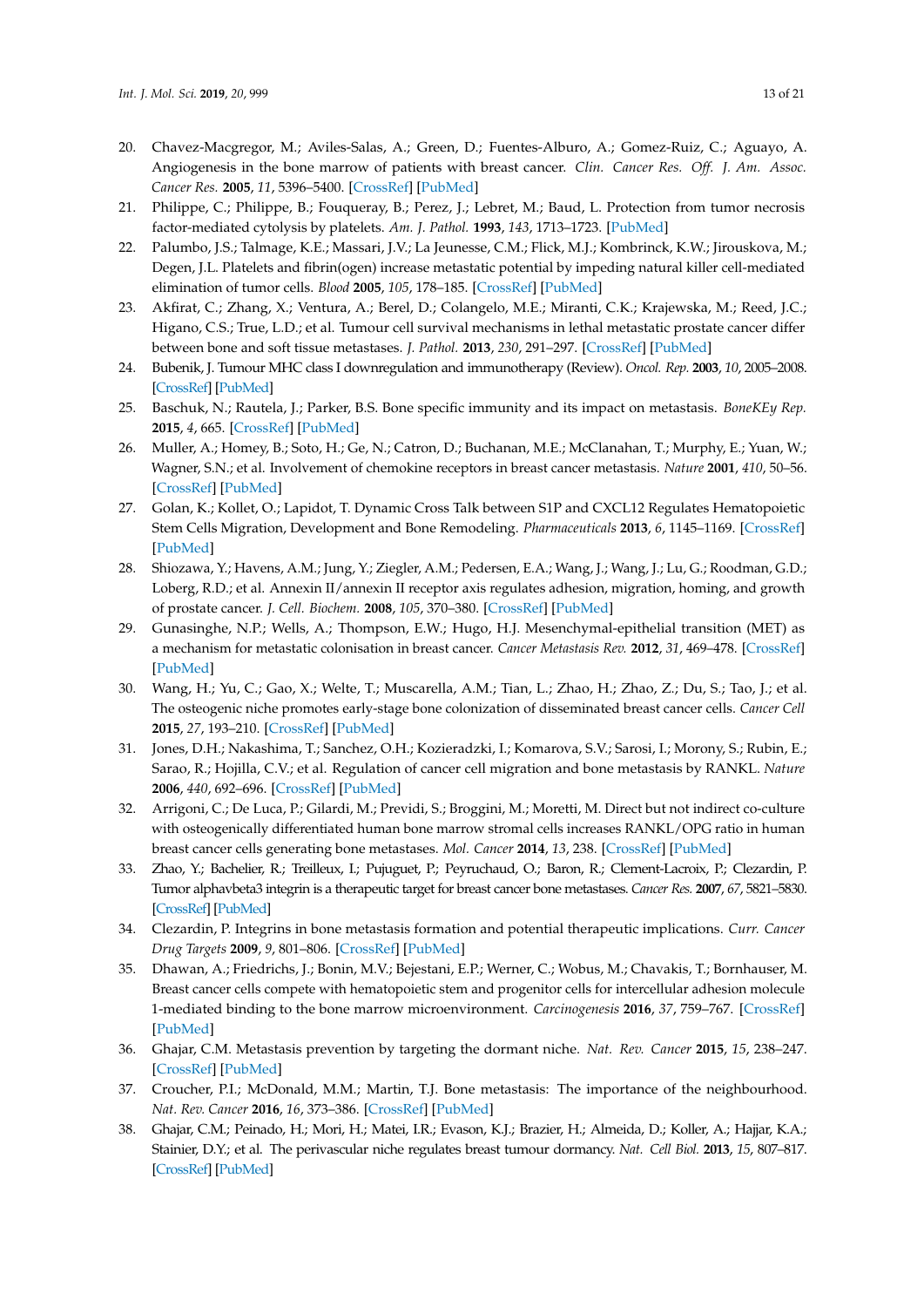- 39. Bragado, P.; Estrada, Y.; Parikh, F.; Krause, S.; Capobianco, C.; Farina, H.G.; Schewe, D.M.; Aguirre-Ghiso, J.A. TGF-beta2 dictates disseminated tumour cell fate in target organs through TGF-beta-RIII and p38alpha/beta signalling. *Nat. Cell Biol.* **2013**, *15*, 1351–1361. [\[CrossRef\]](http://dx.doi.org/10.1038/ncb2861) [\[PubMed\]](http://www.ncbi.nlm.nih.gov/pubmed/24161934)
- 40. Sharma, S.; Xing, F.; Liu, Y.; Wu, K.; Said, N.; Pochampally, R.; Shiozawa, Y.; Lin, H.K.; Balaji, K.C.; Watabe, K. Secreted Protein Acidic and Rich in Cysteine (SPARC) Mediates Metastatic Dormancy of Prostate Cancer in Bone. *J. Biol. Chem.* **2016**, *291*, 19351–19363. [\[CrossRef\]](http://dx.doi.org/10.1074/jbc.M116.737379) [\[PubMed\]](http://www.ncbi.nlm.nih.gov/pubmed/27422817)
- <span id="page-13-0"></span>41. Winkler, I.G.; Barbier, V.; Nowlan, B.; Jacobsen, R.N.; Forristal, C.E.; Patton, J.T.; Magnani, J.L.; Levesque, J.P. Vascular niche E-selectin regulates hematopoietic stem cell dormancy, self renewal and chemoresistance. *Nat. Med.* **2012**, *18*, 1651–1657. [\[CrossRef\]](http://dx.doi.org/10.1038/nm.2969) [\[PubMed\]](http://www.ncbi.nlm.nih.gov/pubmed/23086476)
- <span id="page-13-1"></span>42. Lu, X.; Mu, E.; Wei, Y.; Riethdorf, S.; Yang, Q.; Yuan, M.; Yan, J.; Hua, Y.; Tiede, B.J.; Lu, X.; et al. VCAM-1 promotes osteolytic expansion of indolent bone micrometastasis of breast cancer by engaging alpha4beta1-positive osteoclast progenitors. *Cancer Cell* **2011**, *20*, 701–714. [\[CrossRef\]](http://dx.doi.org/10.1016/j.ccr.2011.11.002) [\[PubMed\]](http://www.ncbi.nlm.nih.gov/pubmed/22137794)
- <span id="page-13-2"></span>43. Adams, G.B.; Chabner, K.T.; Alley, I.R.; Olson, D.P.; Szczepiorkowski, Z.M.; Poznansky, M.C.; Kos, C.H.; Pollak, M.R.; Brown, E.M.; Scadden, D.T. Stem cell engraftment at the endosteal niche is specified by the calcium-sensing receptor. *Nature* **2006**, *439*, 599–603. [\[CrossRef\]](http://dx.doi.org/10.1038/nature04247) [\[PubMed\]](http://www.ncbi.nlm.nih.gov/pubmed/16382241)
- <span id="page-13-3"></span>44. Buijs, J.T.; Stayrook, K.R.; Guise, T.A. The role of TGF-beta in bone metastasis: Novel therapeutic perspectives. *BoneKEy Rep.* **2012**, *1*, 96. [\[CrossRef\]](http://dx.doi.org/10.1038/bonekey.2012.96) [\[PubMed\]](http://www.ncbi.nlm.nih.gov/pubmed/23951484)
- <span id="page-13-4"></span>45. Le Pape, F.; Vargas, G.; Clezardin, P. The role of osteoclasts in breast cancer bone metastasis. *J. Bone Oncol.* **2016**, *5*, 93–95. [\[CrossRef\]](http://dx.doi.org/10.1016/j.jbo.2016.02.008) [\[PubMed\]](http://www.ncbi.nlm.nih.gov/pubmed/27761364)
- <span id="page-13-5"></span>46. Weilbaecher, K.N.; Guise, T.A.; McCauley, L.K. Cancer to bone: A fatal attraction. *Nat. Rev. Cancer* **2011**, *11*, 411–425. [\[CrossRef\]](http://dx.doi.org/10.1038/nrc3055) [\[PubMed\]](http://www.ncbi.nlm.nih.gov/pubmed/21593787)
- <span id="page-13-6"></span>47. Sawant, A.; Hensel, J.A.; Chanda, D.; Harris, B.A.; Siegal, G.P.; Maheshwari, A.; Ponnazhagan, S. Depletion of plasmacytoid dendritic cells inhibits tumor growth and prevents bone metastasis of breast cancer cells. *J. Immunol.* **2012**, *189*, 4258–4265. [\[CrossRef\]](http://dx.doi.org/10.4049/jimmunol.1101855) [\[PubMed\]](http://www.ncbi.nlm.nih.gov/pubmed/23018462)
- <span id="page-13-7"></span>48. Roato, I.; Grano, M.; Brunetti, G.; Colucci, S.; Mussa, A.; Bertetto, O.; Ferracini, R. Mechanisms of spontaneous osteoclastogenesis in cancer with bone involvement. *FASEB J. Off. Publ. Fed. Am. Soc. Exp. Biol.* **2005**, *19*, 228–230. [\[CrossRef\]](http://dx.doi.org/10.1096/fj.04-1823fje) [\[PubMed\]](http://www.ncbi.nlm.nih.gov/pubmed/15550550)
- <span id="page-13-8"></span>49. Teng, Y.T.; Nguyen, H.; Gao, X.; Kong, Y.Y.; Gorczynski, R.M.; Singh, B.; Ellen, R.P.; Penninger, J.M. Functional human T-cell immunity and osteoprotegerin ligand control alveolar bone destruction in periodontal infection. *J. Clin. Investig.* **2000**, *106*, R59–R67. [\[CrossRef\]](http://dx.doi.org/10.1172/JCI10763) [\[PubMed\]](http://www.ncbi.nlm.nih.gov/pubmed/10995794)
- <span id="page-13-9"></span>50. Takayanagi, H.; Ogasawara, K.; Hida, S.; Chiba, T.; Murata, S.; Sato, K.; Takaoka, A.; Yokochi, T.; Oda, H.; Tanaka, K.; et al. T-cell-mediated regulation of osteoclastogenesis by signalling cross-talk between RANKL and IFN-gamma. *Nature* **2000**, *408*, 600–605. [\[CrossRef\]](http://dx.doi.org/10.1038/35046102) [\[PubMed\]](http://www.ncbi.nlm.nih.gov/pubmed/11117749)
- 51. Gao, Y.; Grassi, F.; Ryan, M.R.; Terauchi, M.; Page, K.; Yang, X.; Weitzmann, M.N.; Pacifici, R. IFN-gamma stimulates osteoclast formation and bone loss in vivo via antigen-driven T cell activation. *J. Clin. Investig.* **2007**, *117*, 122–132. [\[CrossRef\]](http://dx.doi.org/10.1172/JCI30074) [\[PubMed\]](http://www.ncbi.nlm.nih.gov/pubmed/17173138)
- <span id="page-13-10"></span>52. Xu, Z.; Hurchla, M.A.; Deng, H.; Uluckan, O.; Bu, F.; Berdy, A.; Eagleton, M.C.; Heller, E.A.; Floyd, D.H.; Dirksen, W.P.; et al. Interferon-gamma targets cancer cells and osteoclasts to prevent tumor-associated bone loss and bone metastases. *J. Biol. Chem.* **2009**, *284*, 4658–4666. [\[CrossRef\]](http://dx.doi.org/10.1074/jbc.M804812200) [\[PubMed\]](http://www.ncbi.nlm.nih.gov/pubmed/19059914)
- <span id="page-13-11"></span>53. Kiesel, J.R.; Buchwald, Z.S.; Aurora, R. Cross-presentation by osteoclasts induces FoxP3 in CD8+ T cells. *J. Immunol.* **2009**, *182*, 5477–5487. [\[CrossRef\]](http://dx.doi.org/10.4049/jimmunol.0803897) [\[PubMed\]](http://www.ncbi.nlm.nih.gov/pubmed/19380796)
- <span id="page-13-12"></span>54. D'Amico, L.; Roato, I. The Impact of Immune System in Regulating Bone Metastasis Formation by Osteotropic Tumors. *J. Immunol. Res.* **2015**, *2015*, 143526. [\[CrossRef\]](http://dx.doi.org/10.1155/2015/143526) [\[PubMed\]](http://www.ncbi.nlm.nih.gov/pubmed/26064994)
- <span id="page-13-13"></span>55. Chang, M.K.; Raggatt, L.J.; Alexander, K.A.; Kuliwaba, J.S.; Fazzalari, N.L.; Schroder, K.; Maylin, E.R.; Ripoll, V.M.; Hume, D.A.; Pettit, A.R. Osteal tissue macrophages are intercalated throughout human and mouse bone lining tissues and regulate osteoblast function in vitro and in vivo. *J. Immunol.* **2008**, *181*, 1232–1244. [\[CrossRef\]](http://dx.doi.org/10.4049/jimmunol.181.2.1232) [\[PubMed\]](http://www.ncbi.nlm.nih.gov/pubmed/18606677)
- <span id="page-13-14"></span>56. Wu, A.C.; He, Y.; Broomfield, A.; Paatan, N.J.; Harrington, B.S.; Tseng, H.W.; Beaven, E.A.; Kiernan, D.M.; Swindle, P.; Clubb, A.B.; et al. CD169(+) macrophages mediate pathological formation of woven bone in skeletal lesions of prostate cancer. *J. Pathol.* **2016**, *239*, 218–230. [\[CrossRef\]](http://dx.doi.org/10.1002/path.4718) [\[PubMed\]](http://www.ncbi.nlm.nih.gov/pubmed/27174786)
- <span id="page-13-15"></span>57. Dejbakhsh-Jones, S.; Jerabek, L.; Weissman, I.L.; Strober, S. Extrathymic maturation of alpha beta T cells from hemopoietic stem cells. *J. Immunol.* **1995**, *155*, 3338–3344. [\[PubMed\]](http://www.ncbi.nlm.nih.gov/pubmed/7561027)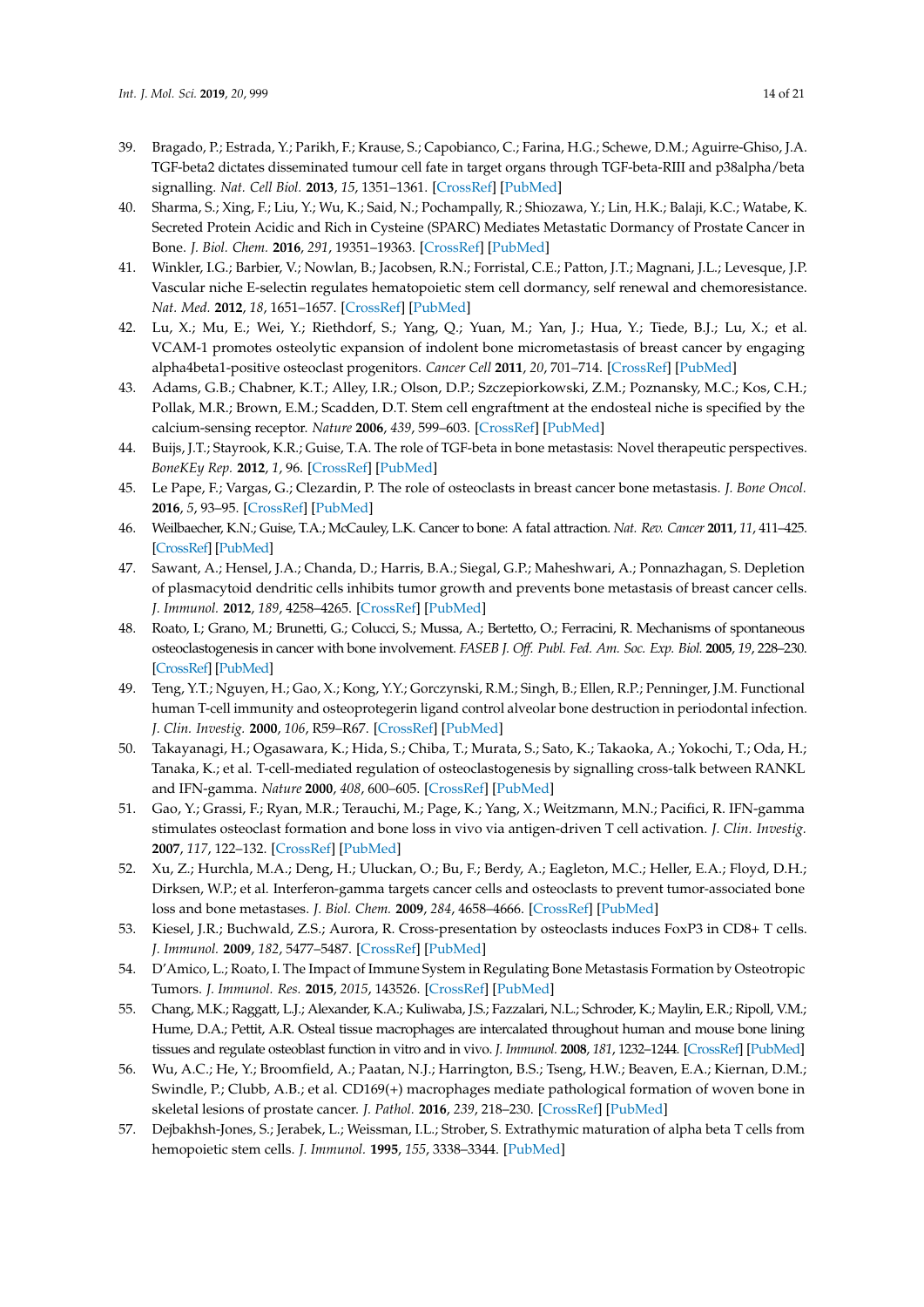- <span id="page-14-0"></span>58. Schirrmacher, V.; Feuerer, M.; Fournier, P.; Ahlert, T.; Umansky, V.; Beckhove, P. T-cell priming in bone marrow: The potential for long-lasting protective anti-tumor immunity. *Trends Mol. Med.* **2003**, *9*, 526–534. [\[CrossRef\]](http://dx.doi.org/10.1016/j.molmed.2003.10.001) [\[PubMed\]](http://www.ncbi.nlm.nih.gov/pubmed/14659467)
- <span id="page-14-1"></span>59. Feuerer, M.; Beckhove, P.; Mahnke, Y.; Hommel, M.; Kyewski, B.; Hamann, A.; Umansky, V.; Schirrmacher, V. Bone marrow microenvironment facilitating dendritic cell: CD4 T cell interactions and maintenance of CD4 memory. *Int. J. Oncol.* **2004**, *25*, 867–876. [\[PubMed\]](http://www.ncbi.nlm.nih.gov/pubmed/15375534)
- <span id="page-14-2"></span>60. Mazo, I.B.; Honczarenko, M.; Leung, H.; Cavanagh, L.L.; Bonasio, R.; Weninger, W.; Engelke, K.; Xia, L.; McEver, R.P.; Koni, P.A.; et al. Bone marrow is a major reservoir and site of recruitment for central memory CD8+ T cells. *Immunity* **2005**, *22*, 259–270. [\[CrossRef\]](http://dx.doi.org/10.1016/j.immuni.2005.01.008) [\[PubMed\]](http://www.ncbi.nlm.nih.gov/pubmed/15723813)
- 61. Zeng, D.; Hoffmann, P.; Lan, F.; Huie, P.; Higgins, J.; Strober, S. Unique patterns of surface receptors, cytokine secretion, and immune functions distinguish T cells in the bone marrow from those in the periphery: Impact on allogeneic bone marrow transplantation. *Blood* **2002**, *99*, 1449–1457. [\[CrossRef\]](http://dx.doi.org/10.1182/blood.V99.4.1449) [\[PubMed\]](http://www.ncbi.nlm.nih.gov/pubmed/11830499)
- <span id="page-14-3"></span>62. Price, P.W.; Cerny, J. Characterization of CD4+ T cells in mouse bone marrow. I. Increased activated/memory phenotype and altered TCR Vbeta repertoire. *Eur. J. Immunol.* **1999**, *29*, 1051–1056. [\[CrossRef\]](http://dx.doi.org/10.1002/(SICI)1521-4141(199903)29:03<1051::AID-IMMU1051>3.0.CO;2-Y)
- <span id="page-14-4"></span>63. Fournier, P.G.; Chirgwin, J.M.; Guise, T.A. New insights into the role of T cells in the vicious cycle of bone metastases. *Curr. Opin. Rheumatol.* **2006**, *18*, 396–404. [\[CrossRef\]](http://dx.doi.org/10.1097/01.bor.0000231909.35043.da) [\[PubMed\]](http://www.ncbi.nlm.nih.gov/pubmed/16763461)
- <span id="page-14-5"></span>64. Najafi, M.; Farhood, B.; Mortezaee, K. Contribution of regulatory T cells to cancer: A review. *J. Cell. Physiol.* **2018**. [\[CrossRef\]](http://dx.doi.org/10.1002/jcp.27553) [\[PubMed\]](http://www.ncbi.nlm.nih.gov/pubmed/30317612)
- <span id="page-14-6"></span>65. Bates, G.J.; Fox, S.B.; Han, C.; Leek, R.D.; Garcia, J.F.; Harris, A.L.; Banham, A.H. Quantification of regulatory T cells enables the identification of high-risk breast cancer patients and those at risk of late relapse. *J. Clin. Oncol. Off. J. Am. Soc. Clin. Oncol.* **2006**, *24*, 5373–5380. [\[CrossRef\]](http://dx.doi.org/10.1200/JCO.2006.05.9584) [\[PubMed\]](http://www.ncbi.nlm.nih.gov/pubmed/17135638)
- <span id="page-14-7"></span>66. Wolf, A.M.; Wolf, D.; Steurer, M.; Gastl, G.; Gunsilius, E.; Grubeck-Loebenstein, B. Increase of regulatory T cells in the peripheral blood of cancer patients. *Clin. Cancer Res. Off. J. Am. Assoc. Cancer Res.* **2003**, *9*, 606–612.
- <span id="page-14-8"></span>67. Zhao, E.; Wang, L.; Dai, J.; Kryczek, I.; Wei, S.; Vatan, L.; Altuwaijri, S.; Sparwasser, T.; Wang, G.; Keller, E.T.; et al. Regulatory T cells in the bone marrow microenvironment in patients with prostate cancer. *Oncoimmunology* **2012**, *1*, 152–161. [\[CrossRef\]](http://dx.doi.org/10.4161/onci.1.2.18480) [\[PubMed\]](http://www.ncbi.nlm.nih.gov/pubmed/22720236)
- <span id="page-14-9"></span>68. Zou, L.; Barnett, B.; Safah, H.; Larussa, V.F.; Evdemon-Hogan, M.; Mottram, P.; Wei, S.; David, O.; Curiel, T.J.; Zou, W. Bone marrow is a reservoir for CD4+CD25+ regulatory T cells that traffic through CXCL12/CXCR4 signals. *Cancer Res.* **2004**, *64*, 8451–8455. [\[CrossRef\]](http://dx.doi.org/10.1158/0008-5472.CAN-04-1987) [\[PubMed\]](http://www.ncbi.nlm.nih.gov/pubmed/15548717)
- 69. Wei, S.; Kryczek, I.; Zou, W. Regulatory T-cell compartmentalization and trafficking. *Blood* **2006**, *108*, 426–431. [\[CrossRef\]](http://dx.doi.org/10.1182/blood-2006-01-0177) [\[PubMed\]](http://www.ncbi.nlm.nih.gov/pubmed/16537800)
- <span id="page-14-10"></span>70. Wei, S.; Kryczek, I.; Edwards, R.P.; Zou, L.; Szeliga, W.; Banerjee, M.; Cost, M.; Cheng, P.; Chang, A.; Redman, B.; et al. Interleukin-2 administration alters the CD4+FOXP3+ T-cell pool and tumor trafficking in patients with ovarian carcinoma. *Cancer Res.* **2007**, *67*, 7487–7494. [\[CrossRef\]](http://dx.doi.org/10.1158/0008-5472.CAN-07-0565) [\[PubMed\]](http://www.ncbi.nlm.nih.gov/pubmed/17671219)
- <span id="page-14-11"></span>71. Tan, W.; Zhang, W.; Strasner, A.; Grivennikov, S.; Cheng, J.Q.; Hoffman, R.M.; Karin, M. Tumour-infiltrating regulatory T cells stimulate mammary cancer metastasis through RANKL-RANK signalling. *Nature* **2011**, *470*, 548–553. [\[CrossRef\]](http://dx.doi.org/10.1038/nature09707) [\[PubMed\]](http://www.ncbi.nlm.nih.gov/pubmed/21326202)
- <span id="page-14-12"></span>72. Nakashima, T. Bone metastasis and RANKL. *Clin. Calcium* **2014**, *24*, 1201–1208. [\[PubMed\]](http://www.ncbi.nlm.nih.gov/pubmed/25065872)
- <span id="page-14-13"></span>73. Roy, L.D.; Ghosh, S.; Pathangey, L.B.; Tinder, T.L.; Gruber, H.E.; Mukherjee, P. Collagen induced arthritis increases secondary metastasis in MMTV-PyV MT mouse model of mammary cancer. *BMC Cancer* **2011**, *11*, 365. [\[CrossRef\]](http://dx.doi.org/10.1186/1471-2407-11-365) [\[PubMed\]](http://www.ncbi.nlm.nih.gov/pubmed/21859454)
- <span id="page-14-14"></span>74. Okamoto, K.; Takayanagi, H. Regulation of bone by the adaptive immune system in arthritis. *Arthritis Res. Ther.* **2011**, *13*, 219. [\[CrossRef\]](http://dx.doi.org/10.1186/ar3323) [\[PubMed\]](http://www.ncbi.nlm.nih.gov/pubmed/21635718)
- <span id="page-14-15"></span>75. Monteiro, A.C.; Leal, A.C.; Goncalves-Silva, T.; Mercadante, A.C.; Kestelman, F.; Chaves, S.B.; Azevedo, R.B.; Monteiro, J.P.; Bonomo, A. T cells induce pre-metastatic osteolytic disease and help bone metastases establishment in a mouse model of metastatic breast cancer. *PLoS ONE* **2013**, *8*, e68171. [\[CrossRef\]](http://dx.doi.org/10.1371/journal.pone.0068171) [\[PubMed\]](http://www.ncbi.nlm.nih.gov/pubmed/23935856)
- <span id="page-14-16"></span>76. Gagliani, N.; Amezcua Vesely, M.C.; Iseppon, A.; Brockmann, L.; Xu, H.; Palm, N.W.; de Zoete, M.R.; Licona-Limon, P.; Paiva, R.S.; Ching, T.; et al. Th17 cells transdifferentiate into regulatory T cells during resolution of inflammation. *Nature* **2015**, *523*, 221–225. [\[CrossRef\]](http://dx.doi.org/10.1038/nature14452) [\[PubMed\]](http://www.ncbi.nlm.nih.gov/pubmed/25924064)
- <span id="page-14-17"></span>77. Zeng, D.; Gazit, G.; Dejbakhsh-Jones, S.; Balk, S.P.; Snapper, S.; Taniguchi, M.; Strober, S. Heterogeneity of NK1.1+ T cells in the bone marrow: Divergence from the thymus. *J. Immunol.* **1999**, *163*, 5338–5345. [\[PubMed\]](http://www.ncbi.nlm.nih.gov/pubmed/10553057)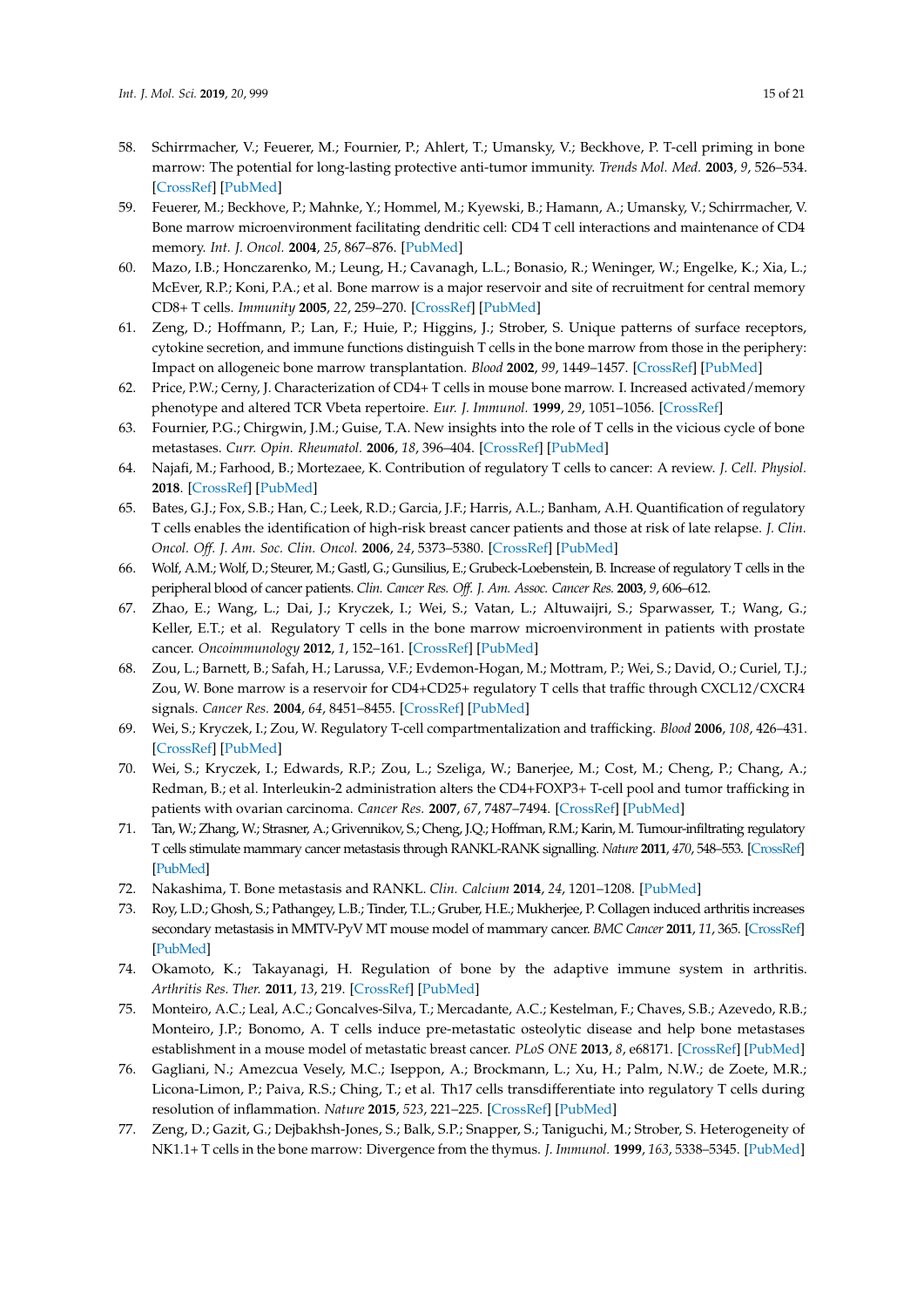- <span id="page-15-0"></span>78. Higuchi, M.; Zeng, D.; Shizuru, J.; Gworek, J.; Dejbakhsh-Jones, S.; Taniguchi, M.; Strober, S. Immune tolerance to combined organ and bone marrow transplants after fractionated lymphoid irradiation involves regulatory NK T cells and clonal deletion. *J. Immunol.* **2002**, *169*, 5564–5570. [\[CrossRef\]](http://dx.doi.org/10.4049/jimmunol.169.10.5564) [\[PubMed\]](http://www.ncbi.nlm.nih.gov/pubmed/12421933)
- <span id="page-15-1"></span>79. Wu, J.; Lanier, L.L. Natural killer cells and cancer. *Adv. Cancer Res.* **2003**, *90*, 127–156. [\[PubMed\]](http://www.ncbi.nlm.nih.gov/pubmed/14710949)
- <span id="page-15-2"></span>80. Bidwell, B.N.; Slaney, C.Y.; Withana, N.P.; Forster, S.; Cao, Y.; Loi, S.; Andrews, D.; Mikeska, T.; Mangan, N.E.; Samarajiwa, S.A.; et al. Silencing of Irf7 pathways in breast cancer cells promotes bone metastasis through immune escape. *Nat. Med.* **2012**, *18*, 1224–1231. [\[CrossRef\]](http://dx.doi.org/10.1038/nm.2830) [\[PubMed\]](http://www.ncbi.nlm.nih.gov/pubmed/22820642)
- <span id="page-15-3"></span>81. Paolino, M.; Choidas, A.; Wallner, S.; Pranjic, B.; Uribesalgo, I.; Loeser, S.; Jamieson, A.M.; Langdon, W.Y.; Ikeda, F.; Fededa, J.P.; et al. The E3 ligase Cbl-b and TAM receptors regulate cancer metastasis via natural killer cells. *Nature* **2014**, *507*, 508–512. [\[CrossRef\]](http://dx.doi.org/10.1038/nature12998) [\[PubMed\]](http://www.ncbi.nlm.nih.gov/pubmed/24553136)
- <span id="page-15-4"></span>82. Okamoto, T.; Yoneyama, M.S.; Hatakeyama, S.; Mori, K.; Yamamoto, H.; Koie, T.; Saitoh, H.; Yamaya, K.; Funyu, T.; Fukuda, M.; et al. Core2 O-glycan-expressing prostate cancer cells are resistant to NK cell immunity. *Mol. Med. Rep.* **2013**, *7*, 359–364. [\[CrossRef\]](http://dx.doi.org/10.3892/mmr.2012.1189) [\[PubMed\]](http://www.ncbi.nlm.nih.gov/pubmed/23165940)
- <span id="page-15-5"></span>83. Dahlberg, C.I.; Sarhan, D.; Chrobok, M.; Duru, A.D.; Alici, E. Natural Killer Cell-Based Therapies Targeting Cancer: Possible Strategies to Gain and Sustain Anti-Tumor Activity. *Front. Immunol.* **2015**, *6*, 605. [\[CrossRef\]](http://dx.doi.org/10.3389/fimmu.2015.00605) [\[PubMed\]](http://www.ncbi.nlm.nih.gov/pubmed/26648934)
- <span id="page-15-6"></span>84. Watanabe, M.; Kono, K.; Kawaguchi, Y.; Mizukami, Y.; Mimura, K.; Maruyama, T.; Izawa, S.; Fujii, H. NK cell dysfunction with down-regulated CD16 and up-regulated CD56 molecules in patients with esophageal squamous cell carcinoma. *Dis. Esophagus Off. J. Int. Soc. Dis. Esophagus* **2010**, *23*, 675–681. [\[CrossRef\]](http://dx.doi.org/10.1111/j.1442-2050.2010.01073.x) [\[PubMed\]](http://www.ncbi.nlm.nih.gov/pubmed/20545975)
- <span id="page-15-7"></span>85. Izawa, S.; Kono, K.; Mimura, K.; Kawaguchi, Y.; Watanabe, M.; Maruyama, T.; Fujii, H. H(2)O(2) production within tumor microenvironment inversely correlated with infiltration of CD56(dim) NK cells in gastric and esophageal cancer: Possible mechanisms of NK cell dysfunction. *Cancer Immunol. Immunother. CII* **2011**, *60*, 1801–1810. [\[CrossRef\]](http://dx.doi.org/10.1007/s00262-011-1082-7) [\[PubMed\]](http://www.ncbi.nlm.nih.gov/pubmed/21811786)
- <span id="page-15-8"></span>86. Sinder, B.P.; Pettit, A.R.; McCauley, L.K. Macrophages: Their Emerging Roles in Bone. *J. Bone Miner. Res. Off. J. Am. Soc. Bone Miner. Res.* **2015**, *30*, 2140–2149. [\[CrossRef\]](http://dx.doi.org/10.1002/jbmr.2735) [\[PubMed\]](http://www.ncbi.nlm.nih.gov/pubmed/26531055)
- <span id="page-15-9"></span>87. Mosser, D.M.; Edwards, J.P. Exploring the full spectrum of macrophage activation. *Nat. Rev. Immunol.* **2008**, *8*, 958–969. [\[CrossRef\]](http://dx.doi.org/10.1038/nri2448) [\[PubMed\]](http://www.ncbi.nlm.nih.gov/pubmed/19029990)
- 88. Mantovani, A.; Sica, A. Macrophages, innate immunity and cancer: Balance, tolerance, and diversity. *Curr. Opin. Immunol.* **2010**, *22*, 231–237. [\[CrossRef\]](http://dx.doi.org/10.1016/j.coi.2010.01.009) [\[PubMed\]](http://www.ncbi.nlm.nih.gov/pubmed/20144856)
- <span id="page-15-10"></span>89. Gabrilovich, D.I.; Ostrand-Rosenberg, S.; Bronte, V. Coordinated regulation of myeloid cells by tumours. *Nat. Reviews. Immunol.* **2012**, *12*, 253–268. [\[CrossRef\]](http://dx.doi.org/10.1038/nri3175) [\[PubMed\]](http://www.ncbi.nlm.nih.gov/pubmed/22437938)
- <span id="page-15-11"></span>90. Karnevi, E.; Andersson, R.; Rosendahl, A.H. Tumour-educated macrophages display a mixed polarisation and enhance pancreatic cancer cell invasion. *Immunol. Cell Biol.* **2014**, *92*, 543–552. [\[CrossRef\]](http://dx.doi.org/10.1038/icb.2014.22) [\[PubMed\]](http://www.ncbi.nlm.nih.gov/pubmed/24662521)
- <span id="page-15-12"></span>91. Lee, H.W.; Choi, H.J.; Ha, S.J.; Lee, K.T.; Kwon, Y.G. Recruitment of monocytes/macrophages in different tumor microenvironments. *Biochim. Biophys. Acta* **2013**, *1835*, 170–179. [\[CrossRef\]](http://dx.doi.org/10.1016/j.bbcan.2012.12.007) [\[PubMed\]](http://www.ncbi.nlm.nih.gov/pubmed/23287570)
- 92. Zabuawala, T.; Taffany, D.A.; Sharma, S.M.; Merchant, A.; Adair, B.; Srinivasan, R.; Rosol, T.J.; Fernandez, S.; Huang, K.; Leone, G.; et al. An ets2-driven transcriptional program in tumor-associated macrophages promotes tumor metastasis. *Cancer Res.* **2010**, *70*, 1323–1333. [\[CrossRef\]](http://dx.doi.org/10.1158/0008-5472.CAN-09-1474) [\[PubMed\]](http://www.ncbi.nlm.nih.gov/pubmed/20145133)
- <span id="page-15-13"></span>93. Sawa-Wejksza, K.; Kandefer-Szerszen, M. Tumor-Associated Macrophages as Target for Antitumor Therapy. *Arch. Immunol. Ther. Exp.* **2018**, *66*, 97–111. [\[CrossRef\]](http://dx.doi.org/10.1007/s00005-017-0480-8) [\[PubMed\]](http://www.ncbi.nlm.nih.gov/pubmed/28660349)
- <span id="page-15-14"></span>94. Biswas, S.K.; Mantovani, A. Macrophage plasticity and interaction with lymphocyte subsets: Cancer as a paradigm. *Nat. Immunol.* **2010**, *11*, 889–896. [\[CrossRef\]](http://dx.doi.org/10.1038/ni.1937) [\[PubMed\]](http://www.ncbi.nlm.nih.gov/pubmed/20856220)
- <span id="page-15-15"></span>95. Grossman, J.G.; Nywening, T.M.; Belt, B.A.; Panni, R.Z.; Krasnick, B.A.; DeNardo, D.G.; Hawkins, W.G.; Goedegebuure, S.P.; Linehan, D.C.; Fields, R.C. Recruitment of CCR2(+) tumor associated macrophage to sites of liver metastasis confers a poor prognosis in human colorectal cancer. *Oncoimmunology* **2018**, *7*, e1470729. [\[CrossRef\]](http://dx.doi.org/10.1080/2162402X.2018.1470729) [\[PubMed\]](http://www.ncbi.nlm.nih.gov/pubmed/30228938)
- 96. Xu, F.; Cui, W.Q.; Wei, Y.; Cui, J.; Qiu, J.; Hu, L.L.; Gong, W.Y.; Dong, J.C.; Liu, B.J. Astragaloside IV inhibits lung cancer progression and metastasis by modulating macrophage polarization through AMPK signaling. *J. Exp. Clin. Cancer Res.* **2018**, *37*, 207. [\[CrossRef\]](http://dx.doi.org/10.1186/s13046-018-0878-0) [\[PubMed\]](http://www.ncbi.nlm.nih.gov/pubmed/30157903)
- <span id="page-15-16"></span>97. Zhao, H.; Li, L.; Zhang, J.; Zheng, C.; Ding, K.; Xiao, H.; Wang, L.; Zhang, Z. C-C Chemokine Ligand 2 (CCL2) Recruits Macrophage-Membrane-Camouflaged Hollow Bismuth Selenide Nanoparticles to Facilitate Photothermal Sensitivity and Inhibit Lung Metastasis of Breast Cancer. *ACS Appl. Mater. Interfaces* **2018**, *10*, 31124–31135. [\[CrossRef\]](http://dx.doi.org/10.1021/acsami.8b11645) [\[PubMed\]](http://www.ncbi.nlm.nih.gov/pubmed/30141614)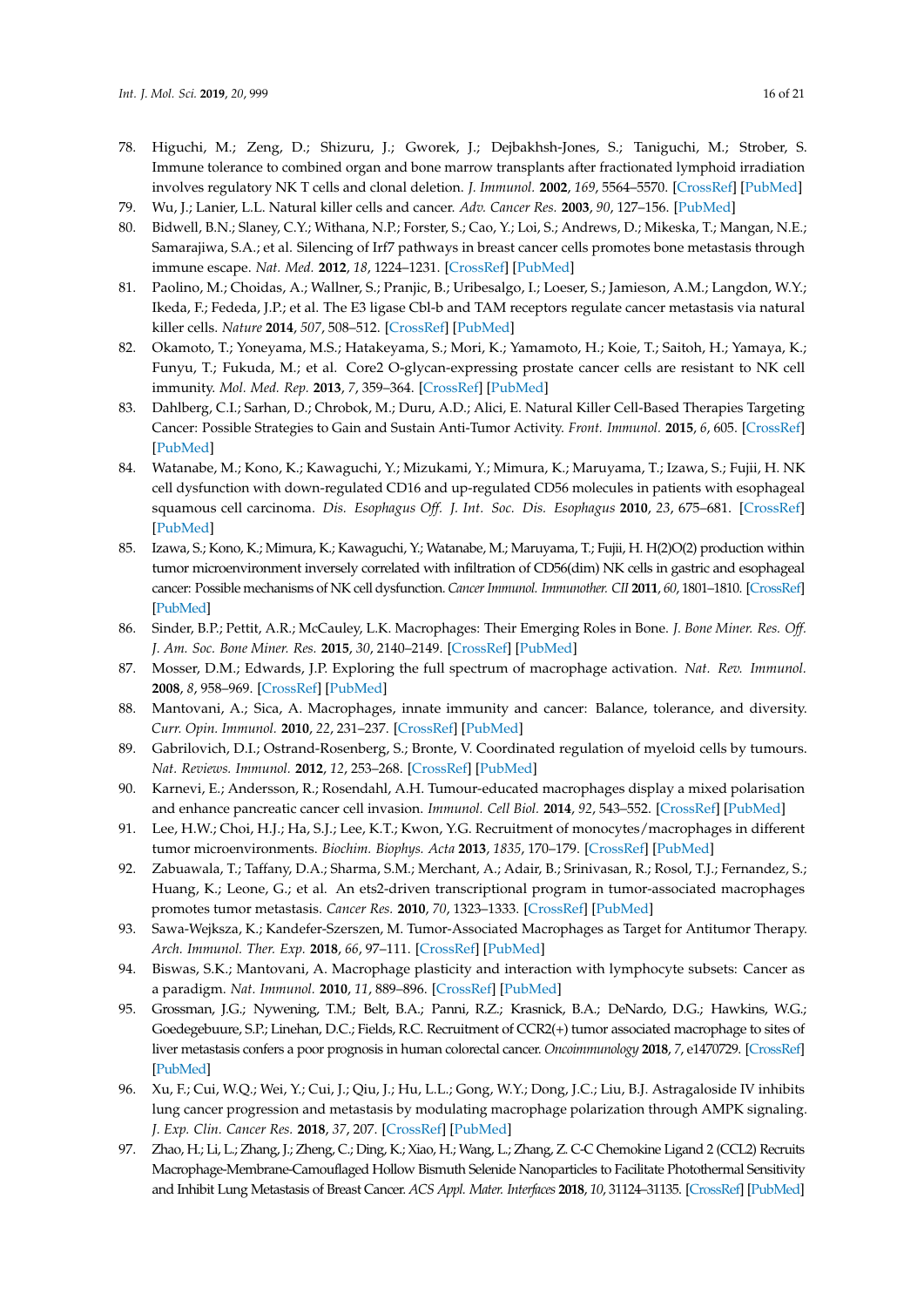- <span id="page-16-0"></span>98. Lo, C.H.; Lynch, C.C. Multifaceted Roles for Macrophages in Prostate Cancer Skeletal Metastasis. *Front. Endocrinol.* **2018**, *9*, 247. [\[CrossRef\]](http://dx.doi.org/10.3389/fendo.2018.00247) [\[PubMed\]](http://www.ncbi.nlm.nih.gov/pubmed/29867776)
- <span id="page-16-1"></span>99. Soki, F.N.; Cho, S.W.; Kim, Y.W.; Jones, J.D.; Park, S.I.; Koh, A.J.; Entezami, P.; Daignault-Newton, S.; Pienta, K.J.; Roca, H.; et al. Bone marrow macrophages support prostate cancer growth in bone. *Oncotarget* **2015**, *6*, 35782–35796. [\[CrossRef\]](http://dx.doi.org/10.18632/oncotarget.6042) [\[PubMed\]](http://www.ncbi.nlm.nih.gov/pubmed/26459393)
- <span id="page-16-2"></span>100. Lindholm, P.F.; Lu, Y.; Adley, B.P.; Vladislav, T.; Jovanovic, B.; Sivapurapu, N.; Yang, X.J.; Kajdacsy-Balla, A. Role of monocyte-lineage cells in prostate cancer cell invasion and tissue factor expression. *Prostate* **2010**, *70*, 1672–1682. [\[CrossRef\]](http://dx.doi.org/10.1002/pros.21202) [\[PubMed\]](http://www.ncbi.nlm.nih.gov/pubmed/20607747)
- <span id="page-16-3"></span>101. Tang, X. Tumor-associated macrophages as potential diagnostic and prognostic biomarkers in breast cancer. *Cancer Lett.* **2013**, *332*, 3–10. [\[CrossRef\]](http://dx.doi.org/10.1016/j.canlet.2013.01.024) [\[PubMed\]](http://www.ncbi.nlm.nih.gov/pubmed/23348699)
- <span id="page-16-4"></span>102. Lu, X.; Kang, Y. Chemokine (C-C motif) ligand 2 engages CCR2+ stromal cells of monocytic origin to promote breast cancer metastasis to lung and bone. *J. Biol. Chem.* **2009**, *284*, 29087–29096. [\[CrossRef\]](http://dx.doi.org/10.1074/jbc.M109.035899) [\[PubMed\]](http://www.ncbi.nlm.nih.gov/pubmed/19720836)
- <span id="page-16-5"></span>103. Sullivan, A.R.; Pixley, F.J. CSF-1R signaling in health and disease: A focus on the mammary gland. *J. Mammary Gland Biol. Neoplasia* **2014**, *19*, 149–159. [\[CrossRef\]](http://dx.doi.org/10.1007/s10911-014-9320-1) [\[PubMed\]](http://www.ncbi.nlm.nih.gov/pubmed/24912655)
- <span id="page-16-6"></span>104. DeNardo, D.G.; Brennan, D.J.; Rexhepaj, E.; Ruffell, B.; Shiao, S.L.; Madden, S.F.; Gallagher, W.M.; Wadhwani, N.; Keil, S.D.; Junaid, S.A.; et al. Leukocyte complexity predicts breast cancer survival and functionally regulates response to chemotherapy. *Cancer Discov.* **2011**, *1*, 54–67. [\[CrossRef\]](http://dx.doi.org/10.1158/2159-8274.CD-10-0028) [\[PubMed\]](http://www.ncbi.nlm.nih.gov/pubmed/22039576)
- <span id="page-16-7"></span>105. Fend, L.; Accart, N.; Kintz, J.; Cochin, S.; Reymann, C.; Le Pogam, F.; Marchand, J.B.; Menguy, T.; Slos, P.; Rooke, R.; et al. Therapeutic effects of anti-CD115 monoclonal antibody in mouse cancer models through dual inhibition of tumor-associated macrophages and osteoclasts. *PLoS ONE* **2013**, *8*, e73310. [\[CrossRef\]](http://dx.doi.org/10.1371/journal.pone.0073310) [\[PubMed\]](http://www.ncbi.nlm.nih.gov/pubmed/24019914)
- <span id="page-16-8"></span>106. Schuler, G.; Steinman, R.M. Dendritic cells as adjuvants for immune-mediated resistance to tumors. *J. Exp. Med.* **1997**, *186*, 1183–1187. [\[CrossRef\]](http://dx.doi.org/10.1084/jem.186.8.1183) [\[PubMed\]](http://www.ncbi.nlm.nih.gov/pubmed/9379142)
- <span id="page-16-9"></span>107. Porgador, A.; Snyder, D.; Gilboa, E. Induction of antitumor immunity using bone marrow-generated dendritic cells. *J. Immunol.* **1996**, *156*, 2918–2926. [\[PubMed\]](http://www.ncbi.nlm.nih.gov/pubmed/8609412)
- <span id="page-16-10"></span>108. Abdul Hafid, S.R.; Chakravarthi, S.; Nesaretnam, K.; Radhakrishnan, A.K. Tocotrienol-adjuvanted dendritic cells inhibit tumor growth and metastasis: A murine model of breast cancer. *PLoS ONE* **2013**, *8*, e74753. [\[CrossRef\]](http://dx.doi.org/10.1371/journal.pone.0074753) [\[PubMed\]](http://www.ncbi.nlm.nih.gov/pubmed/24069344)
- <span id="page-16-11"></span>109. Cavanagh, L.L.; Bonasio, R.; Mazo, I.B.; Halin, C.; Cheng, G.; van der Velden, A.W.; Cariappa, A.; Chase, C.; Russell, P.; Starnbach, M.N.; et al. Activation of bone marrow-resident memory T cells by circulating, antigen-bearing dendritic cells. *Nat. Immunol.* **2005**, *6*, 1029–1037. [\[CrossRef\]](http://dx.doi.org/10.1038/ni1249) [\[PubMed\]](http://www.ncbi.nlm.nih.gov/pubmed/16155571)
- <span id="page-16-12"></span>110. Gabrilovich, D.I.; Corak, J.; Ciernik, I.F.; Kavanaugh, D.; Carbone, D.P. Decreased antigen presentation by dendritic cells in patients with breast cancer. *Clin. Cancer Res. Off. J. Am. Assoc. Cancer Res.* **1997**, *3*, 483–490.
- <span id="page-16-13"></span>111. Shurin, M.R.; Naiditch, H.; Zhong, H.; Shurin, G.V. Regulatory dendritic cells: New targets for cancer immunotherapy. *Cancer Biol. Ther.* **2011**, *11*, 988–992. [\[CrossRef\]](http://dx.doi.org/10.4161/cbt.11.11.15543) [\[PubMed\]](http://www.ncbi.nlm.nih.gov/pubmed/21474998)
- <span id="page-16-14"></span>112. Gabrilovich, D.I.; Nagaraj, S. Myeloid-derived suppressor cells as regulators of the immune system. *Nat. Reviews. Immunol.* **2009**, *9*, 162–174. [\[CrossRef\]](http://dx.doi.org/10.1038/nri2506) [\[PubMed\]](http://www.ncbi.nlm.nih.gov/pubmed/19197294)
- <span id="page-16-15"></span>113. Sawant, A.; Ponnazhagan, S. Myeloid-derived suppressor cells as osteoclast progenitors: A novel target for controlling osteolytic bone metastasis. *Cancer Res.* **2013**, *73*, 4606–4610. [\[CrossRef\]](http://dx.doi.org/10.1158/0008-5472.CAN-13-0305) [\[PubMed\]](http://www.ncbi.nlm.nih.gov/pubmed/23887974)
- <span id="page-16-16"></span>114. Danilin, S.; Merkel, A.R.; Johnson, J.R.; Johnson, R.W.; Edwards, J.R.; Sterling, J.A. Myeloid-derived suppressor cells expand during breast cancer progression and promote tumor-induced bone destruction. *Oncoimmunology* **2012**, *1*, 1484–1494. [\[CrossRef\]](http://dx.doi.org/10.4161/onci.21990) [\[PubMed\]](http://www.ncbi.nlm.nih.gov/pubmed/23264895)
- <span id="page-16-17"></span>115. Zhuang, J.; Zhang, J.; Lwin, S.T.; Edwards, J.R.; Edwards, C.M.; Mundy, G.R.; Yang, X. Osteoclasts in multiple myeloma are derived from Gr-1+CD11b+myeloid-derived suppressor cells. *PLoS ONE* **2012**, *7*, e48871. [\[CrossRef\]](http://dx.doi.org/10.1371/journal.pone.0048871) [\[PubMed\]](http://www.ncbi.nlm.nih.gov/pubmed/23173040)
- <span id="page-16-18"></span>116. Sawant, A.; Deshane, J.; Jules, J.; Lee, C.M.; Harris, B.A.; Feng, X.; Ponnazhagan, S. Myeloid-derived suppressor cells function as novel osteoclast progenitors enhancing bone loss in breast cancer. *Cancer Res.* **2013**, *73*, 672–682. [\[CrossRef\]](http://dx.doi.org/10.1158/0008-5472.CAN-12-2202) [\[PubMed\]](http://www.ncbi.nlm.nih.gov/pubmed/23243021)
- <span id="page-16-19"></span>117. Jenne, C.N.; Liao, S.; Singh, B. Neutrophils: Multitasking first responders of immunity and tissue homeostasis. *Cell Tissue Res.* **2018**, *371*, 395–397. [\[CrossRef\]](http://dx.doi.org/10.1007/s00441-018-2802-5) [\[PubMed\]](http://www.ncbi.nlm.nih.gov/pubmed/29392468)
- <span id="page-16-20"></span>118. Borregaard, N. Neutrophils, from marrow to microbes. *Immunity* **2010**, *33*, 657–670. [\[CrossRef\]](http://dx.doi.org/10.1016/j.immuni.2010.11.011) [\[PubMed\]](http://www.ncbi.nlm.nih.gov/pubmed/21094463)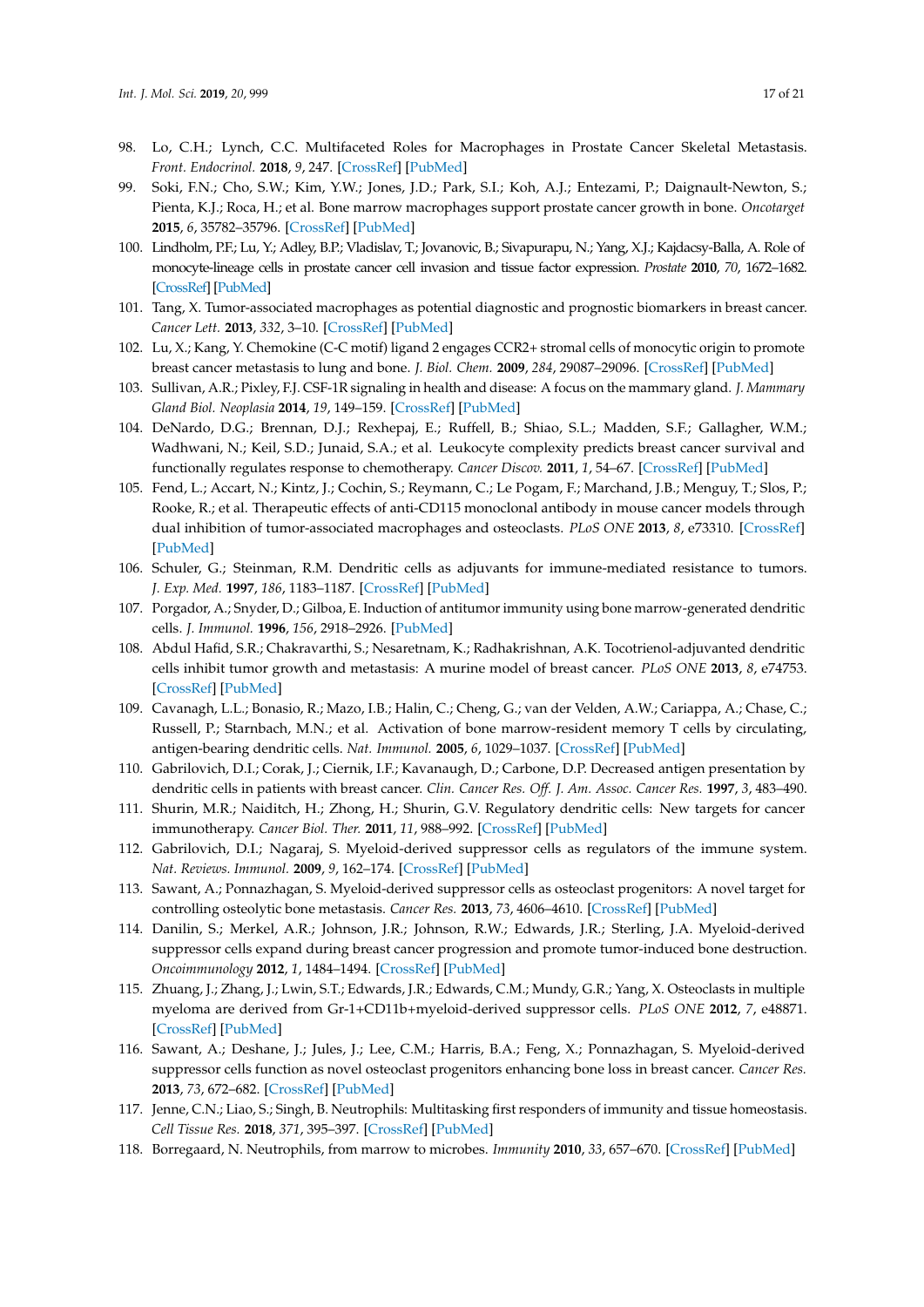- <span id="page-17-0"></span>119. Martin, C.; Burdon, P.C.; Bridger, G.; Gutierrez-Ramos, J.C.; Williams, T.J.; Rankin, S.M. Chemokines acting via CXCR2 and CXCR4 control the release of neutrophils from the bone marrow and their return following senescence. *Immunity* **2003**, *19*, 583–593. [\[CrossRef\]](http://dx.doi.org/10.1016/S1074-7613(03)00263-2)
- <span id="page-17-1"></span>120. Di Carlo, E.; Forni, G.; Lollini, P.; Colombo, M.P.; Modesti, A.; Musiani, P. The intriguing role of polymorphonuclear neutrophils in antitumor reactions. *Blood* **2001**, *97*, 339–345. [\[CrossRef\]](http://dx.doi.org/10.1182/blood.V97.2.339) [\[PubMed\]](http://www.ncbi.nlm.nih.gov/pubmed/11154206)
- <span id="page-17-2"></span>121. Shaul, M.E.; Levy, L.; Sun, J.; Mishalian, I.; Singhal, S.; Kapoor, V.; Horng, W.; Fridlender, G.; Albelda, S.M.; Fridlender, Z.G. Tumor-associated neutrophils display a distinct N1 profile following TGFbeta modulation: A transcriptomics analysis of pro- vs. antitumor TANs. *Oncoimmunology* **2016**, *5*, e1232221. [\[CrossRef\]](http://dx.doi.org/10.1080/2162402X.2016.1232221) [\[PubMed\]](http://www.ncbi.nlm.nih.gov/pubmed/27999744)
- <span id="page-17-3"></span>122. Fridlender, Z.G.; Sun, J.; Kim, S.; Kapoor, V.; Cheng, G.; Ling, L.; Worthen, G.S.; Albelda, S.M. Polarization of tumor-associated neutrophil phenotype by TGF-beta: "N1" versus "N2" TAN. *Cancer Cell* **2009**, *16*, 183–194. [\[CrossRef\]](http://dx.doi.org/10.1016/j.ccr.2009.06.017) [\[PubMed\]](http://www.ncbi.nlm.nih.gov/pubmed/19732719)
- <span id="page-17-4"></span>123. Schernberg, A.; Blanchard, P.; Chargari, C.; Deutsch, E. Neutrophils, a candidate biomarker and target for radiation therapy? *Acta Oncol.* **2017**, *56*, 1522–1530. [\[CrossRef\]](http://dx.doi.org/10.1080/0284186X.2017.1348623) [\[PubMed\]](http://www.ncbi.nlm.nih.gov/pubmed/28835188)
- <span id="page-17-5"></span>124. Liu, Y.; Gu, Y.; Han, Y.; Zhang, Q.; Jiang, Z.; Zhang, X.; Huang, B.; Xu, X.; Zheng, J.; Cao, X. Tumor Exosomal RNAs Promote Lung Pre-metastatic Niche Formation by Activating Alveolar Epithelial TLR3 to Recruit Neutrophils. *Cancer Cell* **2016**, *30*, 243–256. [\[CrossRef\]](http://dx.doi.org/10.1016/j.ccell.2016.06.021) [\[PubMed\]](http://www.ncbi.nlm.nih.gov/pubmed/27505671)
- <span id="page-17-6"></span>125. Chua, W.; Charles, K.A.; Baracos, V.E.; Clarke, S.J. Neutrophil/lymphocyte ratio predicts chemotherapy outcomes in patients with advanced colorectal cancer. *Br. J. Cancer* **2011**, *104*, 1288–1295. [\[CrossRef\]](http://dx.doi.org/10.1038/bjc.2011.100) [\[PubMed\]](http://www.ncbi.nlm.nih.gov/pubmed/21448173)
- <span id="page-17-7"></span>126. Lee, S.; Oh, S.Y.; Kim, S.H.; Lee, J.H.; Kim, M.C.; Kim, K.H.; Kim, H.J. Prognostic significance of neutrophil lymphocyte ratio and platelet lymphocyte ratio in advanced gastric cancer patients treated with FOLFOX chemotherapy. *BMC Cancer* **2013**, *13*, 350. [\[CrossRef\]](http://dx.doi.org/10.1186/1471-2407-13-350) [\[PubMed\]](http://www.ncbi.nlm.nih.gov/pubmed/23876227)
- <span id="page-17-8"></span>127. Wang, S.; Zhang, Z.; Fang, F.; Gao, X.; Sun, W.; Liu, H. The neutrophil/lymphocyte ratio is an independent prognostic indicator in patients with bone metastasis. *Oncol. Lett.* **2011**, *2*, 735–740. [\[CrossRef\]](http://dx.doi.org/10.3892/ol.2011.304) [\[PubMed\]](http://www.ncbi.nlm.nih.gov/pubmed/22848258)
- <span id="page-17-9"></span>128. Ghiringhelli, F.; Menard, C.; Puig, P.E.; Ladoire, S.; Roux, S.; Martin, F.; Solary, E.; Le Cesne, A.; Zitvogel, L.; Chauffert, B. Metronomic cyclophosphamide regimen selectively depletes CD4+CD25+ regulatory T cells and restores T and NK effector functions in end stage cancer patients. *Cancer Immunol. Immunother. CII* **2007**, *56*, 641–648. [\[CrossRef\]](http://dx.doi.org/10.1007/s00262-006-0225-8) [\[PubMed\]](http://www.ncbi.nlm.nih.gov/pubmed/16960692)
- 129. Shaffer, J.; Villard, J.; Means, T.K.; Alexander, S.; Dombkowski, D.; Dey, B.R.; McAfee, S.; Ballen, K.K.; Saidman, S.; Preffer, F.I.; et al. Regulatory T-cell recovery in recipients of haploidentical nonmyeloablative hematopoietic cell transplantation with a humanized anti-CD2 mAb, MEDI-507, with or without fludarabine. *Exp. Hematol.* **2007**, *35*, 1140–1152. [\[CrossRef\]](http://dx.doi.org/10.1016/j.exphem.2007.03.018) [\[PubMed\]](http://www.ncbi.nlm.nih.gov/pubmed/17588483)
- <span id="page-17-10"></span>130. Zhang, L.; Dermawan, K.; Jin, M.; Liu, R.; Zheng, H.; Xu, L.; Zhang, Y.; Cai, Y.; Chu, Y.; Xiong, S. Differential impairment of regulatory T cells rather than effector T cells by paclitaxel-based chemotherapy. *Clin. Immunol.* **2008**, *129*, 219–229. [\[CrossRef\]](http://dx.doi.org/10.1016/j.clim.2008.07.013) [\[PubMed\]](http://www.ncbi.nlm.nih.gov/pubmed/18771959)
- <span id="page-17-11"></span>131. Rech, A.J.; Vonderheide, R.H. Clinical use of anti-CD25 antibody daclizumab to enhance immune responses to tumor antigen vaccination by targeting regulatory T cells. *Ann. N. Y. Acad. Sci.* **2009**, *1174*, 99–106. [\[CrossRef\]](http://dx.doi.org/10.1111/j.1749-6632.2009.04939.x) [\[PubMed\]](http://www.ncbi.nlm.nih.gov/pubmed/19769742)
- <span id="page-17-12"></span>132. Wang, S.D.; Li, H.Y.; Li, B.H.; Xie, T.; Zhu, T.; Sun, L.L.; Ren, H.Y.; Ye, Z.M. The role of CTLA-4 and PD-1 in anti-tumor immune response and their potential efficacy against osteosarcoma. *Int. Immunopharmacol.* **2016**, *38*, 81–89. [\[CrossRef\]](http://dx.doi.org/10.1016/j.intimp.2016.05.016) [\[PubMed\]](http://www.ncbi.nlm.nih.gov/pubmed/27258185)
- <span id="page-17-13"></span>133. Busse, A.; Asemissen, A.M.; Nonnenmacher, A.; Braun, F.; Ochsenreither, S.; Stather, D.; Fusi, A.; Schmittel, A.; Miller, K.; Thiel, E.; et al. Immunomodulatory effects of sorafenib on peripheral immune effector cells in metastatic renal cell carcinoma. *Eur. J. Cancer* **2011**, *47*, 690–696. [\[CrossRef\]](http://dx.doi.org/10.1016/j.ejca.2010.11.021) [\[PubMed\]](http://www.ncbi.nlm.nih.gov/pubmed/21215610)
- <span id="page-17-14"></span>134. Oberg, H.H.; Juricke, M.; Kabelitz, D.; Wesch, D. Regulation of T cell activation by TLR ligands. *Eur. J. Cell Biol.* **2011**, *90*, 582–592. [\[CrossRef\]](http://dx.doi.org/10.1016/j.ejcb.2010.11.012) [\[PubMed\]](http://www.ncbi.nlm.nih.gov/pubmed/21292344)
- <span id="page-17-15"></span>135. Bayry, J.; Tchilian, E.Z.; Davies, M.N.; Forbes, E.K.; Draper, S.J.; Kaveri, S.V.; Hill, A.V.; Kazatchkine, M.D.; Beverley, P.C.; Flower, D.R.; et al. In silico identified CCR4 antagonists target regulatory T cells and exert adjuvant activity in vaccination. *Proc. Natl. Acad. Sci. USA* **2008**, *105*, 10221–10226. [\[CrossRef\]](http://dx.doi.org/10.1073/pnas.0803453105) [\[PubMed\]](http://www.ncbi.nlm.nih.gov/pubmed/18621704)
- <span id="page-17-16"></span>136. Klingemann, H. Improving natural killer cells. *Cytotherapy* **2008**, *10*, 225–226. [\[CrossRef\]](http://dx.doi.org/10.1080/14653240802028376) [\[PubMed\]](http://www.ncbi.nlm.nih.gov/pubmed/18418767)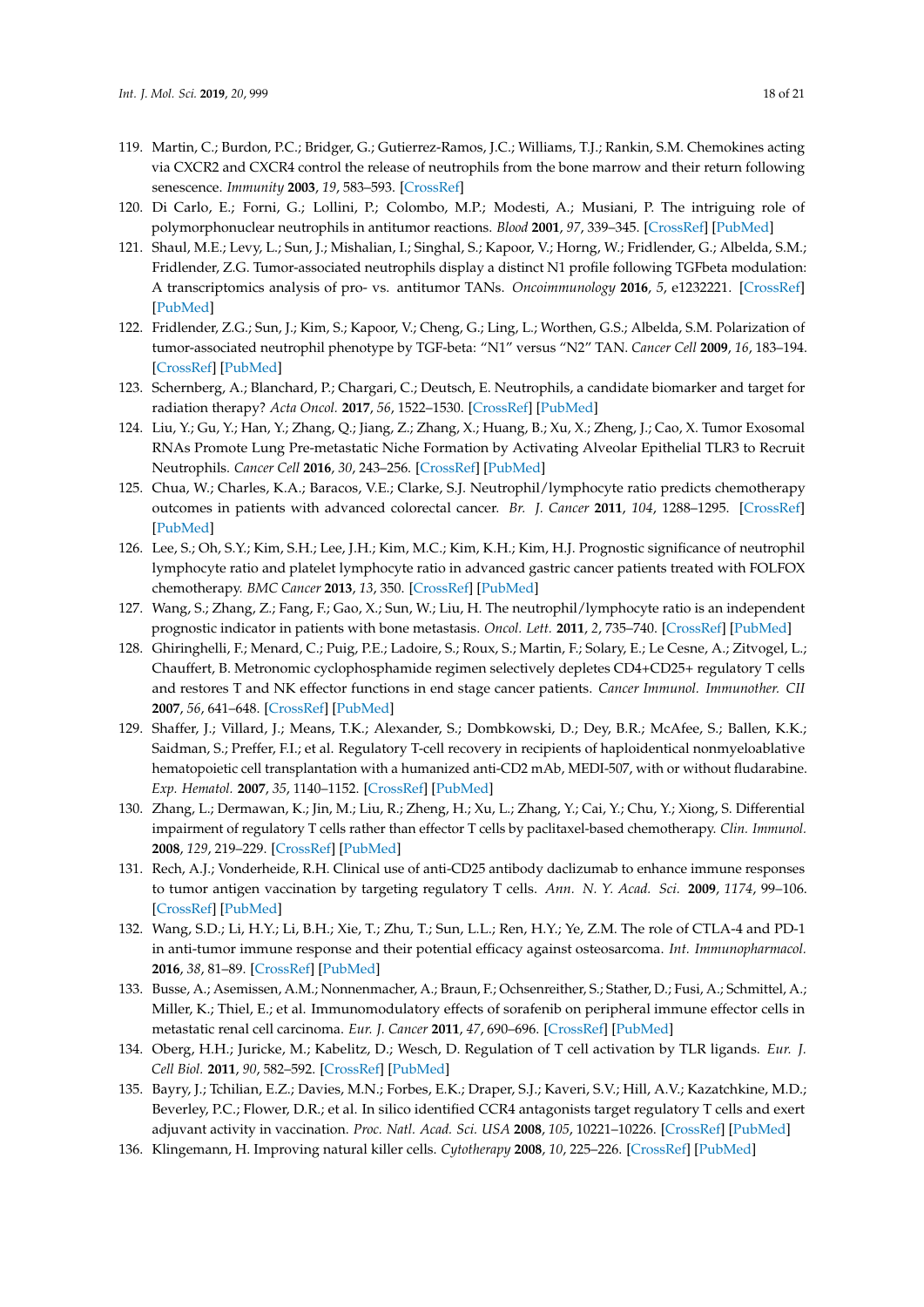- <span id="page-18-0"></span>137. Konstantinidis, K.V.; Alici, E.; Aints, A.; Christensson, B.; Ljunggren, H.G.; Dilber, M.S. Targeting IL-2 to the endoplasmic reticulum confines autocrine growth stimulation to NK-92 cells. *Exp. Hematol.* **2005**, *33*, 159–164. [\[CrossRef\]](http://dx.doi.org/10.1016/j.exphem.2004.11.003) [\[PubMed\]](http://www.ncbi.nlm.nih.gov/pubmed/15676209)
- <span id="page-18-1"></span>138. Romee, R.; Leong, J.W.; Fehniger, T.A. Utilizing cytokines to function-enable human NK cells for the immunotherapy of cancer. *Scientifica* **2014**, *2014*, 205796. [\[CrossRef\]](http://dx.doi.org/10.1155/2014/205796) [\[PubMed\]](http://www.ncbi.nlm.nih.gov/pubmed/25054077)
- <span id="page-18-2"></span>139. Miller, J.S.; Soignier, Y.; Panoskaltsis-Mortari, A.; McNearney, S.A.; Yun, G.H.; Fautsch, S.K.; McKenna, D.; Le, C.; Defor, T.E.; Burns, L.J.; et al. Successful adoptive transfer and in vivo expansion of human haploidentical NK cells in patients with cancer. *Blood* **2005**, *105*, 3051–3057. [\[CrossRef\]](http://dx.doi.org/10.1182/blood-2004-07-2974) [\[PubMed\]](http://www.ncbi.nlm.nih.gov/pubmed/15632206)
- <span id="page-18-3"></span>140. Ries, C.H.; Cannarile, M.A.; Hoves, S.; Benz, J.; Wartha, K.; Runza, V.; Rey-Giraud, F.; Pradel, L.P.; Feuerhake, F.; Klaman, I.; et al. Targeting tumor-associated macrophages with anti-CSF-1R antibody reveals a strategy for cancer therapy. *Cancer Cell* **2014**, *25*, 846–859. [\[CrossRef\]](http://dx.doi.org/10.1016/j.ccr.2014.05.016) [\[PubMed\]](http://www.ncbi.nlm.nih.gov/pubmed/24898549)
- <span id="page-18-4"></span>141. Qian, B.Z.; Li, J.; Zhang, H.; Kitamura, T.; Zhang, J.; Campion, L.R.; Kaiser, E.A.; Snyder, L.A.; Pollard, J.W. CCL2 recruits inflammatory monocytes to facilitate breast-tumour metastasis. *Nature* **2011**, *475*, 222–225. [\[CrossRef\]](http://dx.doi.org/10.1038/nature10138) [\[PubMed\]](http://www.ncbi.nlm.nih.gov/pubmed/21654748)
- <span id="page-18-5"></span>142. Kitamura, T.; Qian, B.Z.; Soong, D.; Cassetta, L.; Noy, R.; Sugano, G.; Kato, Y.; Li, J.; Pollard, J.W. CCL2-induced chemokine cascade promotes breast cancer metastasis by enhancing retention of metastasis-associated macrophages. *J. Exp. Med.* **2015**, *212*, 1043–1059. [\[CrossRef\]](http://dx.doi.org/10.1084/jem.20141836) [\[PubMed\]](http://www.ncbi.nlm.nih.gov/pubmed/26056232)
- <span id="page-18-6"></span>143. Bonapace, L.; Coissieux, M.M.; Wyckoff, J.; Mertz, K.D.; Varga, Z.; Junt, T.; Bentires-Alj, M. Cessation of CCL2 inhibition accelerates breast cancer metastasis by promoting angiogenesis. *Nature* **2014**, *515*, 130–133. [\[CrossRef\]](http://dx.doi.org/10.1038/nature13862) [\[PubMed\]](http://www.ncbi.nlm.nih.gov/pubmed/25337873)
- <span id="page-18-7"></span>144. Mantovani, A.; Marchesi, F.; Malesci, A.; Laghi, L.; Allavena, P. Tumour-associated macrophages as treatment targets in oncology. *Nat. Rev. Clin. Oncol.* **2017**, *14*, 399–416. [\[CrossRef\]](http://dx.doi.org/10.1038/nrclinonc.2016.217) [\[PubMed\]](http://www.ncbi.nlm.nih.gov/pubmed/28117416)
- 145. Linde, N.; Casanova-Acebes, M.; Sosa, M.S.; Mortha, A.; Rahman, A.; Farias, E.; Harper, K.; Tardio, E.; Reyes Torres, I.; Jones, J.; et al. Macrophages orchestrate breast cancer early dissemination and metastasis. *Nat. Commun.* **2018**, *9*, 21. [\[CrossRef\]](http://dx.doi.org/10.1038/s41467-017-02481-5) [\[PubMed\]](http://www.ncbi.nlm.nih.gov/pubmed/29295986)
- <span id="page-18-8"></span>146. Cannarile, M.A.; Weisser, M.; Jacob, W.; Jegg, A.M.; Ries, C.H.; Ruttinger, D. Colony-stimulating factor 1 receptor (CSF1R) inhibitors in cancer therapy. *J. Immunother. Cancer* **2017**, *5*, 53. [\[CrossRef\]](http://dx.doi.org/10.1186/s40425-017-0257-y) [\[PubMed\]](http://www.ncbi.nlm.nih.gov/pubmed/28716061)
- <span id="page-18-9"></span>147. D'Incalci, M.; Badri, N.; Galmarini, C.M.; Allavena, P. Trabectedin, a drug acting on both cancer cells and the tumour microenvironment. *Br. J. Cancer* **2014**, *111*, 646–650. [\[CrossRef\]](http://dx.doi.org/10.1038/bjc.2014.149) [\[PubMed\]](http://www.ncbi.nlm.nih.gov/pubmed/24755886)
- <span id="page-18-10"></span>148. Guerriero, J.L. Macrophages: The Road Less Traveled, Changing Anticancer Therapy. *Trends Mol. Med.* **2018**, *24*, 472–489. [\[CrossRef\]](http://dx.doi.org/10.1016/j.molmed.2018.03.006) [\[PubMed\]](http://www.ncbi.nlm.nih.gov/pubmed/29655673)
- <span id="page-18-11"></span>149. Dong, R.; Gong, Y.; Meng, W.; Yuan, M.; Zhu, H.; Ying, M.; He, Q.; Cao, J.; Yang, B. The involvement of M2 macrophage polarization inhibition in fenretinide-mediated chemopreventive effects on colon cancer. *Cancer Lett.* **2017**, *388*, 43–53. [\[CrossRef\]](http://dx.doi.org/10.1016/j.canlet.2016.11.029) [\[PubMed\]](http://www.ncbi.nlm.nih.gov/pubmed/27913199)
- <span id="page-18-12"></span>150. Edwards, J.P.; Emens, L.A. The multikinase inhibitor sorafenib reverses the suppression of IL-12 and enhancement of IL-10 by PGE(2) in murine macrophages. *Int. Immunopharmacol.* **2010**, *10*, 1220–1228. [\[CrossRef\]](http://dx.doi.org/10.1016/j.intimp.2010.07.002) [\[PubMed\]](http://www.ncbi.nlm.nih.gov/pubmed/20637838)
- <span id="page-18-13"></span>151. Bronte, V.; Brandau, S.; Chen, S.H.; Colombo, M.P.; Frey, A.B.; Greten, T.F.; Mandruzzato, S.; Murray, P.J.; Ochoa, A.; Ostrand-Rosenberg, S.; et al. Recommendations for myeloid-derived suppressor cell nomenclature and characterization standards. *Nat. Commun.* **2016**, *7*, 12150. [\[CrossRef\]](http://dx.doi.org/10.1038/ncomms12150) [\[PubMed\]](http://www.ncbi.nlm.nih.gov/pubmed/27381735)
- <span id="page-18-14"></span>152. Qin, H.; Lerman, B.; Sakamaki, I.; Wei, G.; Cha, S.C.; Rao, S.S.; Qian, J.; Hailemichael, Y.; Nurieva, R.; Dwyer, K.C.; et al. Generation of a new therapeutic peptide that depletes myeloid-derived suppressor cells in tumor-bearing mice. *Nat. Med.* **2014**, *20*, 676–681. [\[CrossRef\]](http://dx.doi.org/10.1038/nm.3560) [\[PubMed\]](http://www.ncbi.nlm.nih.gov/pubmed/24859530)
- <span id="page-18-15"></span>153. Kuroda, H.; Mabuchi, S.; Kozasa, K.; Yokoi, E.; Matsumoto, Y.; Komura, N.; Kawano, M.; Hashimoto, K.; Sawada, K.; Kimura, T. PM01183 inhibits myeloid-derived suppressor cells in vitro and in vivo. *Immunotherapy* **2017**, *9*, 805–817. [\[CrossRef\]](http://dx.doi.org/10.2217/imt-2017-0046) [\[PubMed\]](http://www.ncbi.nlm.nih.gov/pubmed/28877631)
- <span id="page-18-16"></span>154. Mabuchi, S.; Yokoi, E.; Komura, N.; Kimura, T. Myeloid-derived suppressor cells and their role in gynecological malignancies. *Tumour Biol.* **2018**, *40*. [\[CrossRef\]](http://dx.doi.org/10.1177/1010428318776485) [\[PubMed\]](http://www.ncbi.nlm.nih.gov/pubmed/30074452)
- <span id="page-18-17"></span>155. Bu, L.L.; Li, Y.C.; Yu, G.T.; Liu, J.F.; Deng, W.W.; Zhang, W.F.; Zhang, L.; Sun, Z.J. Targeting phosphorylation of STAT3 delays tumor growth in HPV-negative anal squamous cell carcinoma mouse model. *Sci. Rep.* **2017**, *7*, 6629. [\[CrossRef\]](http://dx.doi.org/10.1038/s41598-017-06643-9) [\[PubMed\]](http://www.ncbi.nlm.nih.gov/pubmed/28747781)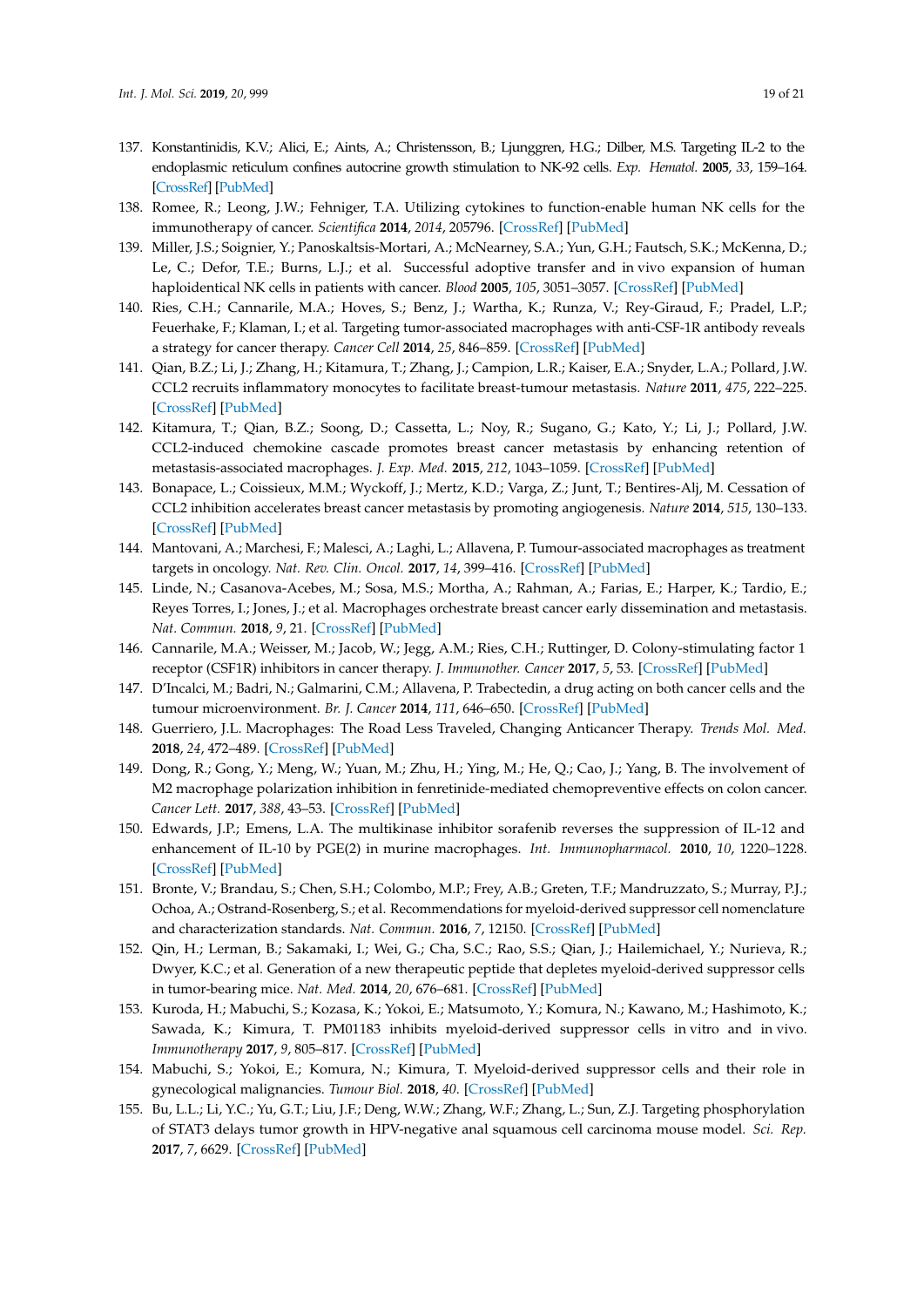- <span id="page-19-0"></span>156. Wu, T.; Zhao, Y.; Wang, H.; Li, Y.; Shao, L.; Wang, R.; Lu, J.; Yang, Z.; Wang, J.; Zhao, Y. mTOR masters monocytic myeloid-derived suppressor cells in mice with allografts or tumors. *Sci. Rep.* **2016**, *6*, 20250. [\[CrossRef\]](http://dx.doi.org/10.1038/srep20250) [\[PubMed\]](http://www.ncbi.nlm.nih.gov/pubmed/26833095)
- <span id="page-19-1"></span>157. Chesney, J.A.; Mitchell, R.A.; Yaddanapudi, K. Myeloid-derived suppressor cells-a new therapeutic target to overcome resistance to cancer immunotherapy. *J. Leukoc. Biol.* **2017**, *102*, 727–740. [\[CrossRef\]](http://dx.doi.org/10.1189/jlb.5VMR1116-458RRR) [\[PubMed\]](http://www.ncbi.nlm.nih.gov/pubmed/28546500)
- <span id="page-19-2"></span>158. Wesolowski, R.; Markowitz, J.; Carson, W.E., 3rd. Myeloid derived suppressor cells—A new therapeutic target in the treatment of cancer. *J. Immunother. Cancer* **2013**, *1*, 10. [\[CrossRef\]](http://dx.doi.org/10.1186/2051-1426-1-10) [\[PubMed\]](http://www.ncbi.nlm.nih.gov/pubmed/24829747)
- <span id="page-19-3"></span>159. Heine, A.; Schilling, J.; Grunwald, B.; Kruger, A.; Gevensleben, H.; Held, S.A.; Garbi, N.; Kurts, C.; Brossart, P.; Knolle, P.; et al. The induction of human myeloid derived suppressor cells through hepatic stellate cells is dose-dependently inhibited by the tyrosine kinase inhibitors nilotinib, dasatinib and sorafenib, but not sunitinib. *Cancer Immunol. Immunother. CII* **2016**, *65*, 273–282. [\[CrossRef\]](http://dx.doi.org/10.1007/s00262-015-1790-5) [\[PubMed\]](http://www.ncbi.nlm.nih.gov/pubmed/26786874)
- <span id="page-19-4"></span>160. Yang, L.; Huang, J.; Ren, X.; Gorska, A.E.; Chytil, A.; Aakre, M.; Carbone, D.P.; Matrisian, L.M.; Richmond, A.; Lin, P.C.; et al. Abrogation of TGF beta signaling in mammary carcinomas recruits Gr-1+CD11b+ myeloid cells that promote metastasis. *Cancer Cell* **2008**, *13*, 23–35. [\[CrossRef\]](http://dx.doi.org/10.1016/j.ccr.2007.12.004) [\[PubMed\]](http://www.ncbi.nlm.nih.gov/pubmed/18167337)
- <span id="page-19-5"></span>161. Zollo, M.; Di Dato, V.; Spano, D.; De Martino, D.; Liguori, L.; Marino, N.; Vastolo, V.; Navas, L.; Garrone, B.; Mangano, G.; et al. Targeting monocyte chemotactic protein-1 synthesis with bindarit induces tumor regression in prostate and breast cancer animal models. *Clin. Exp. Metastasis* **2012**, *29*, 585–601. [\[CrossRef\]](http://dx.doi.org/10.1007/s10585-012-9473-5) [\[PubMed\]](http://www.ncbi.nlm.nih.gov/pubmed/22484917)
- <span id="page-19-6"></span>162. Muller, P.; Martin, K.; Theurich, S.; von Bergwelt-Baildon, M.; Zippelius, A. Cancer chemotherapy agents target intratumoral dendritic cells to potentiate antitumor immunity. *Oncoimmunology* **2014**, *3*, e954460. [\[CrossRef\]](http://dx.doi.org/10.4161/21624011.2014.954460) [\[PubMed\]](http://www.ncbi.nlm.nih.gov/pubmed/25610745)
- <span id="page-19-7"></span>163. Luo, G.; He, Y.; Zhao, Q.; Yu, X. Immune Cells Act as Promising Targets for the Treatment of Bone Metastasis. *Recent Pat. Anti-Cancer Drug Discov.* **2017**, *12*, 221–233. [\[CrossRef\]](http://dx.doi.org/10.2174/1574892812666170606123113) [\[PubMed\]](http://www.ncbi.nlm.nih.gov/pubmed/28595538)
- <span id="page-19-8"></span>164. Rennard, S.I.; Dale, D.C.; Donohue, J.F.; Kanniess, F.; Magnussen, H.; Sutherland, E.R.; Watz, H.; Lu, S.; Stryszak, P.; Rosenberg, E.; et al. CXCR2 Antagonist MK-7123. A Phase 2 Proof-of-Concept Trial for Chronic Obstructive Pulmonary Disease. *Am. J. Respir. Crit. Care Med.* **2015**, *191*, 1001–1011. [\[CrossRef\]](http://dx.doi.org/10.1164/rccm.201405-0992OC) [\[PubMed\]](http://www.ncbi.nlm.nih.gov/pubmed/25695403)
- <span id="page-19-9"></span>165. Benevides, L.; da Fonseca, D.M.; Donate, P.B.; Tiezzi, D.G.; De Carvalho, D.D.; de Andrade, J.M.; Martins, G.A.; Silva, J.S. IL17 Promotes Mammary Tumor Progression by Changing the Behavior of Tumor Cells and Eliciting Tumorigenic Neutrophils Recruitment. *Cancer Res.* **2015**, *75*, 3788–3799. [\[CrossRef\]](http://dx.doi.org/10.1158/0008-5472.CAN-15-0054) [\[PubMed\]](http://www.ncbi.nlm.nih.gov/pubmed/26208902)
- <span id="page-19-10"></span>166. Guislain, A.; Gadiot, J.; Kaiser, A.; Jordanova, E.S.; Broeks, A.; Sanders, J.; van Boven, H.; de Gruijl, T.D.; Haanen, J.B.; Bex, A.; et al. Sunitinib pretreatment improves tumor-infiltrating lymphocyte expansion by reduction in intratumoral content of myeloid-derived suppressor cells in human renal cell carcinoma. *Cancer Immunol. Immunother. CII* **2015**, *64*, 1241–1250. [\[CrossRef\]](http://dx.doi.org/10.1007/s00262-015-1735-z) [\[PubMed\]](http://www.ncbi.nlm.nih.gov/pubmed/26105626)
- <span id="page-19-11"></span>167. Raje, N.; Terpos, E.; Willenbacher, W.; Shimizu, K.; Garcia-Sanz, R.; Durie, B.; Legiec, W.; Krejci, M.; Laribi, K.; Zhu, L.; et al. Denosumab versus zoledronic acid in bone disease treatment of newly diagnosed multiple myeloma: An international, double-blind, double-dummy, randomised, controlled, phase 3 study. *Lancet Oncol.* **2018**, *19*, 370–381. [\[CrossRef\]](http://dx.doi.org/10.1016/S1470-2045(18)30072-X)
- <span id="page-19-12"></span>168. Lipton, A.; Fizazi, K.; Stopeck, A.T.; Henry, D.H.; Brown, J.E.; Yardley, D.A.; Richardson, G.E.; Siena, S.; Maroto, P.; Clemens, M.; et al. Superiority of denosumab to zoledronic acid for prevention of skeletal-related events: A combined analysis of 3 pivotal, randomised, phase 3 trials. *Eur. J. Cancer* **2012**, *48*, 3082–3092. [\[CrossRef\]](http://dx.doi.org/10.1016/j.ejca.2012.08.002) [\[PubMed\]](http://www.ncbi.nlm.nih.gov/pubmed/22975218)
- 169. Yee, A.J.; Raje, N.S. Denosumab for the treatment of bone disease in solid tumors and multiple myeloma. *Future Oncol.* **2018**, *14*, 195–203. [\[CrossRef\]](http://dx.doi.org/10.2217/fon-2017-0403) [\[PubMed\]](http://www.ncbi.nlm.nih.gov/pubmed/29052442)
- <span id="page-19-13"></span>170. Gul, G.; Sendur, M.A.; Aksoy, S.; Sever, A.R.; Altundag, K. A comprehensive review of denosumab for bone metastasis in patients with solid tumors. *Curr. Med Res. Opin.* **2016**, *32*, 133–145. [\[CrossRef\]](http://dx.doi.org/10.1185/03007995.2015.1105795) [\[PubMed\]](http://www.ncbi.nlm.nih.gov/pubmed/26451465)
- <span id="page-19-14"></span>171. Herbertz, S.; Sawyer, J.S.; Stauber, A.J.; Gueorguieva, I.; Driscoll, K.E.; Estrem, S.T.; Cleverly, A.L.; Desaiah, D.; Guba, S.C.; Benhadji, K.A.; et al. Clinical development of galunisertib (LY2157299 monohydrate), a small molecule inhibitor of transforming growth factor-beta signaling pathway. *Drug Des. Dev. Ther.* **2015**, *9*, 4479–4499.
- <span id="page-19-15"></span>172. Song, B.; Park, S.H.; Zhao, J.C.; Fong, K.W.; Li, S.; Lee, Y.; Yang, Y.A.; Sridhar, S.; Lu, X.; Abdulkadir, S.A.; et al. Targeting FOXA1-mediated repression of TGF-beta signaling suppresses castration-resistant prostate cancer progression. *J. Clin. Investig.* **2019**, *129*, 569–582. [\[CrossRef\]](http://dx.doi.org/10.1172/JCI122367) [\[PubMed\]](http://www.ncbi.nlm.nih.gov/pubmed/30511964)